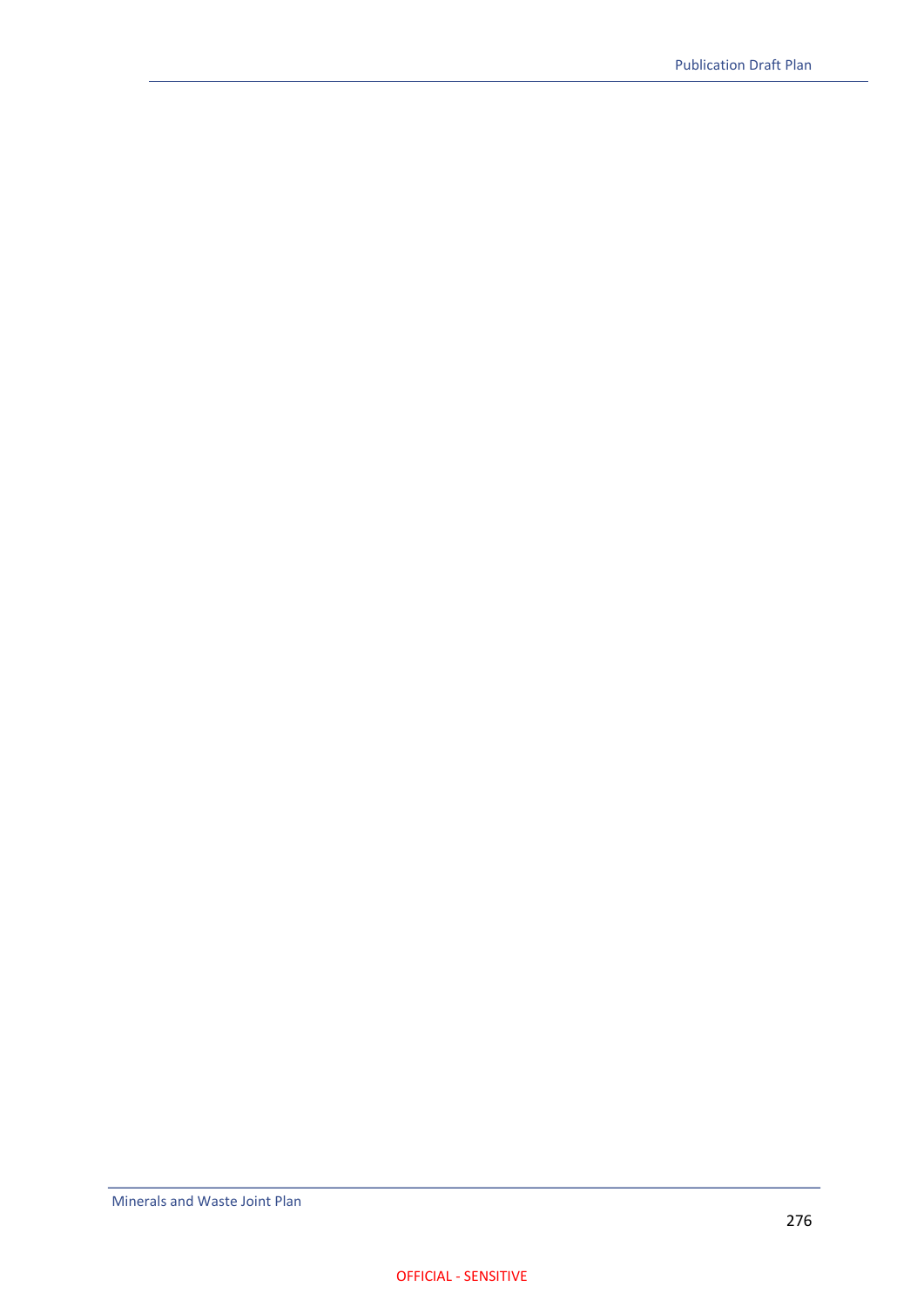## **Appendix 3: Monitoring**

1) The Planning and Compulsory Act 2004, as amended by the Localism Act 2011, requires local planning authorities to prepare reports containing information on how plan production is progressing and, in relation to adopted plans, the extent to which policies set out in those plans are being achieved. This report, known as an Authorities Monitoring report (AMR), must be made available to the public.

2) Monitoring the Plan will enable the three authorities to see whether the Plan is being implemented as intended or whether any action needs to be taken to ensure that the Plan is being delivered. It will also enable the authorities to respond to any external influences that may arise subsequent to the Plan being adopted which may affect its implementation.

3) There is also a requirement to monitor the 'significant environmental effects' of the Plan under the European Strategic Environmental Assessment Directive. Significant environmental affects are determined through carrying out Sustainability Appraisal (incorporating Strategic Environmental Assessment) during the process of Plan production. Whilst it is intended that the Sustainability Appraisal process will lead to any environmental effects being avoided, mitigated or minimised, the nature of minerals and waste developments means that it is likely that some effects will remain. Indicators to monitor these are developed through the Sustainability Appraisal process.

4) Minerals planning authorities are also required to produce an annual Local Aggregate Assessment which shows the rolling average of ten years sales data and other relevant local information, and an assessment of all supply options. The three Joint Plan authorities, along with the Yorkshire Dales National Park Authority, produced their first Local Aggregate Assessment in March 2013 and an updated LAA was endorsed by the Aggregates Working Party for Yorkshire and Humber in 2015, with a further update in 2016 It is intended that the LAA will be updated annually and will be produced as a separate document to the monitoring report, although information will be incorporated within the monitoring report where relevant.

5) Whilst the Plan has been produced jointly, there is no requirement to produce a joint monitoring report. City of York Council and the North York Moors National Park Authority must also report on progress and implementation relating to other areas of planning, such as housing and employment developments, whereas North Yorkshire County Council only has responsibility for minerals and waste planning. However, it is the intention of the three Authorities that monitoring and reporting of indicators relevant to the Minerals and Waste Joint Plan will be carried out in a consistent way.

6) There are limitations as to what can be monitored. Some published data is not produced at planning authority level and it may be that data for North Yorkshire County or for the subregion is the 'best fit'. Where data is reliant upon surveys being undertaken by the planning authorities, the quality of data depends upon the response rate and the accuracy of the response.

7) Each policy in the Joint Plan needs a monitoring mechanism to help ensure that objectives and targets are being met by the Plan. The following table shows how the Plan will be monitored in relation to its policies. The results of the monitoring will be reported in the (AMR). Other areas which are covered by the AMR include the Duty to Cooperate, sales and reserves of minerals, contextual information, waste arisings, throughput at waste facilities, details of new planning permissions for mineral or waste development, details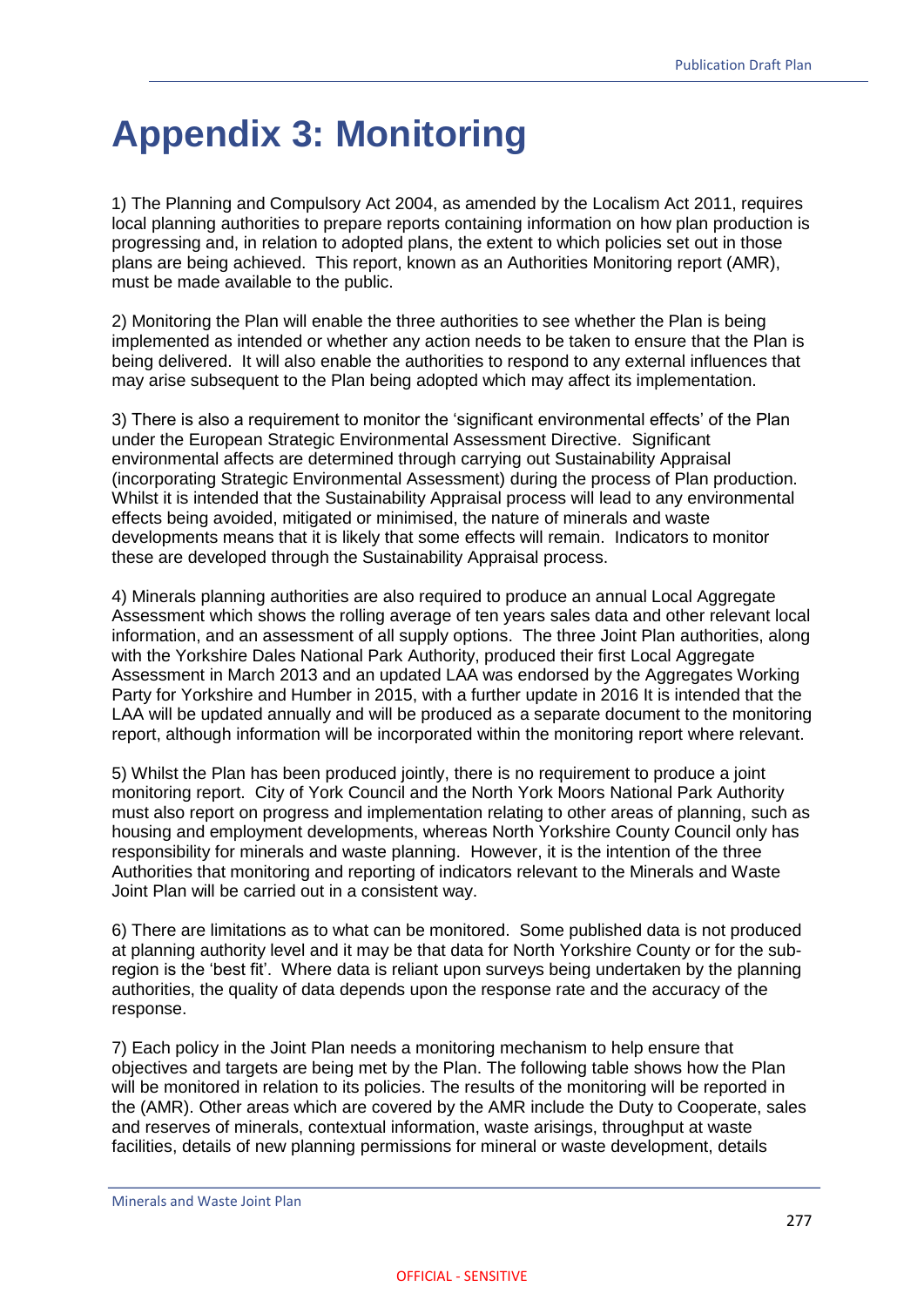about the number of mineral and waste facilities which have been closed, abandoned or mothballed and the number of mineral and waste enforcement issues which have occurred.

8) The table below provides information on:

- Policy number and description, including which objectives it is linked to
- $\bullet$  Indicator how the implementation of the policy is to be measured
- Target aim or measurement of the policy
- Method where the information will be gathered from
- Trigger point threshold for possible for possible review, correction or mitigation
- Action required if the trigger point is hit.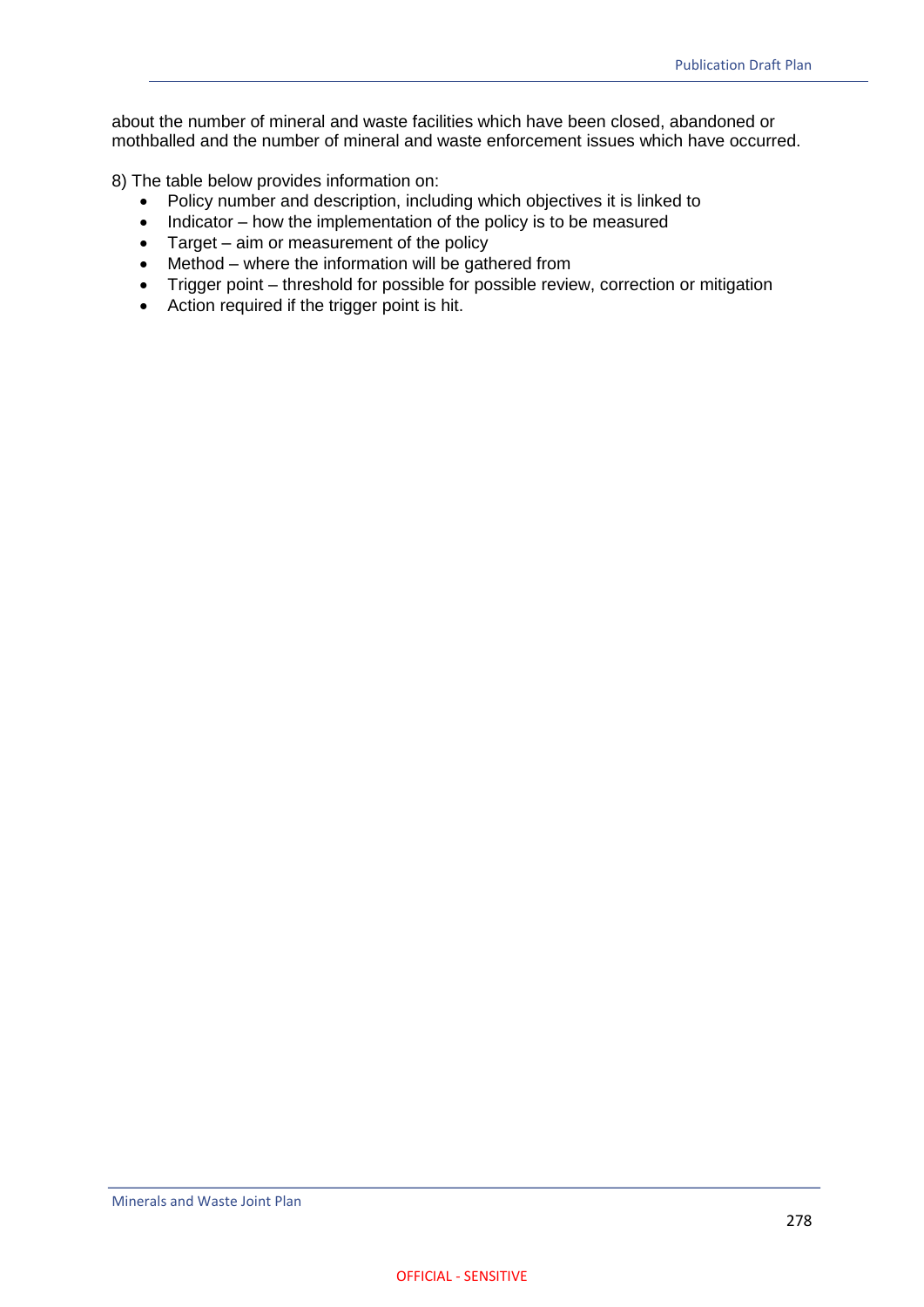## **Monitoring of implementation of policies in Minerals and Waste Joint Plan**

| Policy, (including<br>link to<br>objectives)                                                                                                | <b>Indicator</b><br><b>Number</b> | <b>Indicator</b>                                                                          | <b>Target</b>                                                                                                  | <b>Method</b>                                         | <b>Trigger Point</b>                                                                          | <b>Action</b><br><b>Required if</b><br><b>Trigger Point</b>                            |
|---------------------------------------------------------------------------------------------------------------------------------------------|-----------------------------------|-------------------------------------------------------------------------------------------|----------------------------------------------------------------------------------------------------------------|-------------------------------------------------------|-----------------------------------------------------------------------------------------------|----------------------------------------------------------------------------------------|
| M01: Broad<br>geographical<br>approach to<br>supply of<br>aggregates<br>Linked to<br>Objectives 6, 7<br>and 9<br>SA Objectives 3, 8         |                                   | Percentage of approved<br>applications which are<br>consistent with policy                | 100% of relevant<br>approvals are<br>consistent with<br>policy                                                 | Monitoring of<br>planning<br>application<br>decisions | More than1<br>application<br>approved goes<br>against policy in<br>any one year.              | hit<br>Consider need<br>for review of<br>Plan and initiate<br>review if<br>appropriate |
| and 12<br>M02: Provision of<br>sand and gravel<br>Linked to<br>Objective 5<br>SA Objective 8, 12<br>and $13$                                | 2                                 | Maintenance of at least 7<br>year landbank based on<br>assumed supply rate of<br>2.44mtpa | Landbank<br>exceeds 7 years<br>throughout the<br>plan period                                                   | LAA, AWP and<br>annual monitoring<br>of landbanks     | Landbank falls<br>below 7 years for<br>12 months in two<br>consecutive<br>years.              | Review of<br>provision of<br>sand and gravel<br>site allocations if<br>necessary.      |
| M03: Overall<br>distribution of<br>sand and gravel<br>provision<br>Linked to<br>Objectives 5, 6<br>and 7<br>SA Objective 3, 8,<br>12 and 13 | 3                                 | Distribution of sand and<br>gravel provision to be in line<br>with policy                 | Sand and gravel<br>provision of<br>50% Southwards<br>distribution<br>45% Northwards<br>distribution<br>5% sand | LAA, AWP and<br>annual monitoring                     | Ratio of provision<br>by area changes<br>by more than 5%<br>points for 2<br>consecutive years | Review of<br>provision of<br>sand and gravel<br>site allocations if<br>necessary.      |
| M04: Landbanks<br>for sand and                                                                                                              | 4                                 | Maintenance of at least 7<br>year landbank for each                                       | Landbank<br>exceeds 7 years                                                                                    | LAA, AWP and<br>annual monitoring                     | If landbank falls<br>below 7 years for                                                        | Review of<br>provision of                                                              |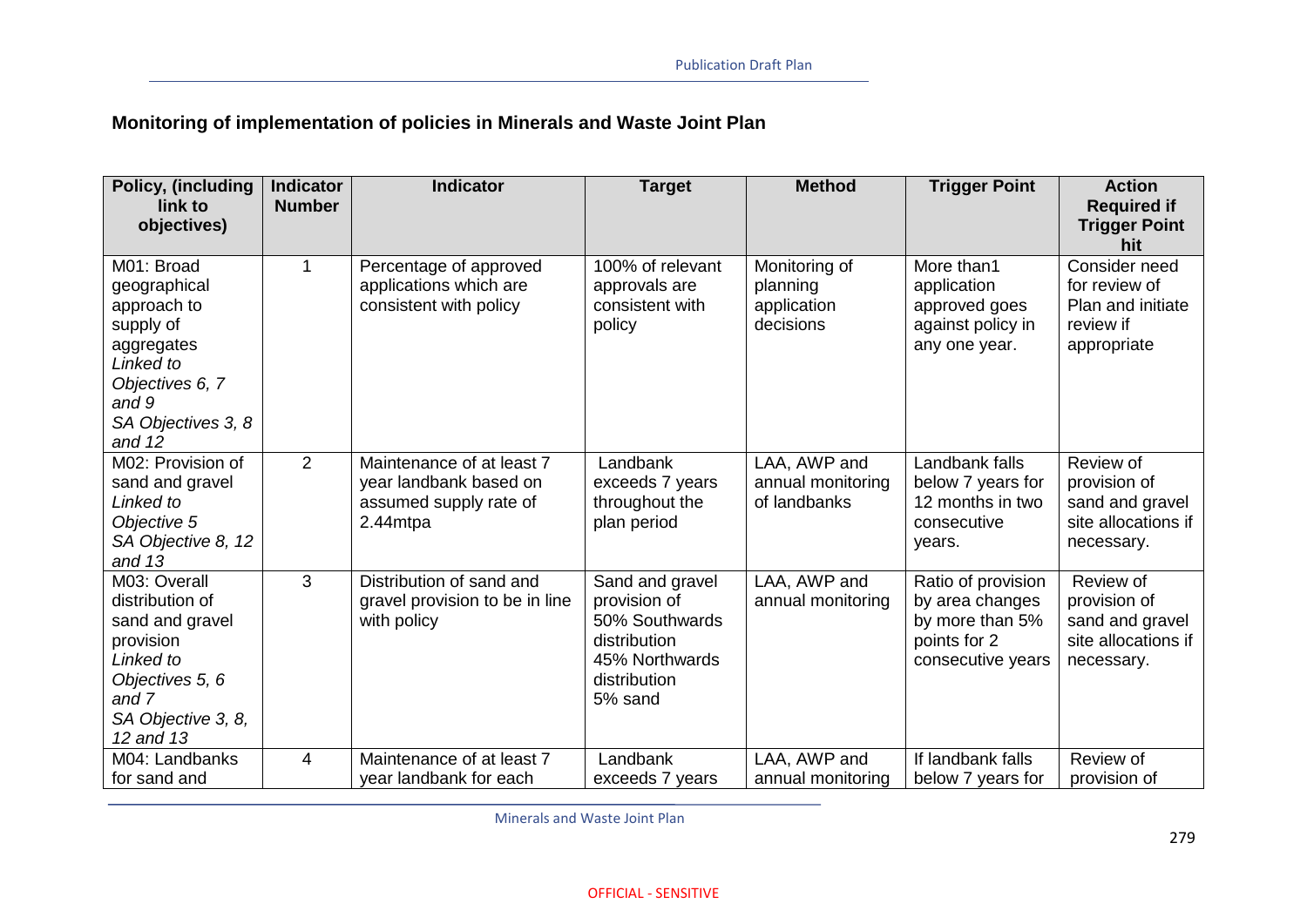| Policy, (including<br>link to<br>objectives)                                                                                       | <b>Indicator</b><br><b>Number</b> | <b>Indicator</b>                                                                                                                                              | <b>Target</b>                                                                                                                     | <b>Method</b>                                                    | <b>Trigger Point</b>                                                                                                                                             | <b>Action</b><br><b>Required if</b><br><b>Trigger Point</b>                                                 |
|------------------------------------------------------------------------------------------------------------------------------------|-----------------------------------|---------------------------------------------------------------------------------------------------------------------------------------------------------------|-----------------------------------------------------------------------------------------------------------------------------------|------------------------------------------------------------------|------------------------------------------------------------------------------------------------------------------------------------------------------------------|-------------------------------------------------------------------------------------------------------------|
| gravel<br>Linked to<br>Objective 5<br>SA Objective 8, 12<br>and $13$                                                               |                                   | subdivision based on<br>assumed supply rate                                                                                                                   | throughout the<br>plan period for<br>each subdivision.                                                                            | of landbanks.                                                    | 2 consecutive<br>years                                                                                                                                           | hit<br>sand and gravel<br>site allocations<br>if necessary.                                                 |
| M05: Provision of<br>crushed rock<br>Linked to<br>Objective 5<br>SA Objective 8, 12<br>and $13$                                    | 5                                 | Maintenance of at least 10<br>year landbank based on<br>assumed supply rate of<br>3.75mtpa overall of which<br>1.5mtpa Magnesian<br>limestone.                | Landbank<br>exceeds 10 years<br>throughout the<br>plan period.                                                                    | LAA, AWP and<br>annual monitoring<br>of landbanks.               | Landbank falls<br>below 10 years<br>for 2 consecutive<br>years.                                                                                                  | Review of<br>provision of<br>crushed rock<br>site allocations<br>if necessary.                              |
| M06: Maintenance<br>of landbanks for<br>crushed rock<br>Linked to<br>Objective 5<br>SA Objective 8, 12<br>and $13$                 | 6                                 | Maintenance of at least 10<br>year landbank based on<br>assumed supply rate.                                                                                  | Maintain a<br>landbank of at<br>least 10 years for<br>crushed rock<br>Landbank for<br>Magnesian<br>limestone exceeds<br>10 years. | LAA, AWP and<br>annual monitoring<br>of landbanks.               | Landbank falls<br>below 10 years<br>for 2 consecutive<br>years.                                                                                                  | Review of<br>provision of<br>crushed rock<br>site allocations<br>if necessary.                              |
| M07: Meeting<br>concreting sand<br>and gravel<br>requirements<br>Linked to<br>Objectives 5 and 6<br>SA Objective 8, 12<br>and $13$ | $\overline{7}$                    | Sufficient permitted reserves<br>are available through site<br>allocations and Areas of<br>Search to meet forecast<br>requirements during the<br>plan period. | Maintenance of at<br>least 7 year<br>landbank                                                                                     | LAA and<br>monitoring of<br>planning<br>application<br>decisions | Landbank falls<br>below 7 years for<br>2 consecutive<br>years and<br>allocations are<br>not available to<br>make up the<br>shortfall in<br>permitted<br>reserves | Review of<br>provision of<br>sand and gravel<br>site allocations<br>and Areas of<br>Search if<br>necessary. |
| M08: Meeting<br>building sand                                                                                                      | 8                                 | Sufficient permitted reserves<br>are available through site                                                                                                   | Maintenance of at<br>least 7 year                                                                                                 | LAA and<br>monitoring of                                         | Landbank falls<br>below 7 years for                                                                                                                              | Review of<br>provision of                                                                                   |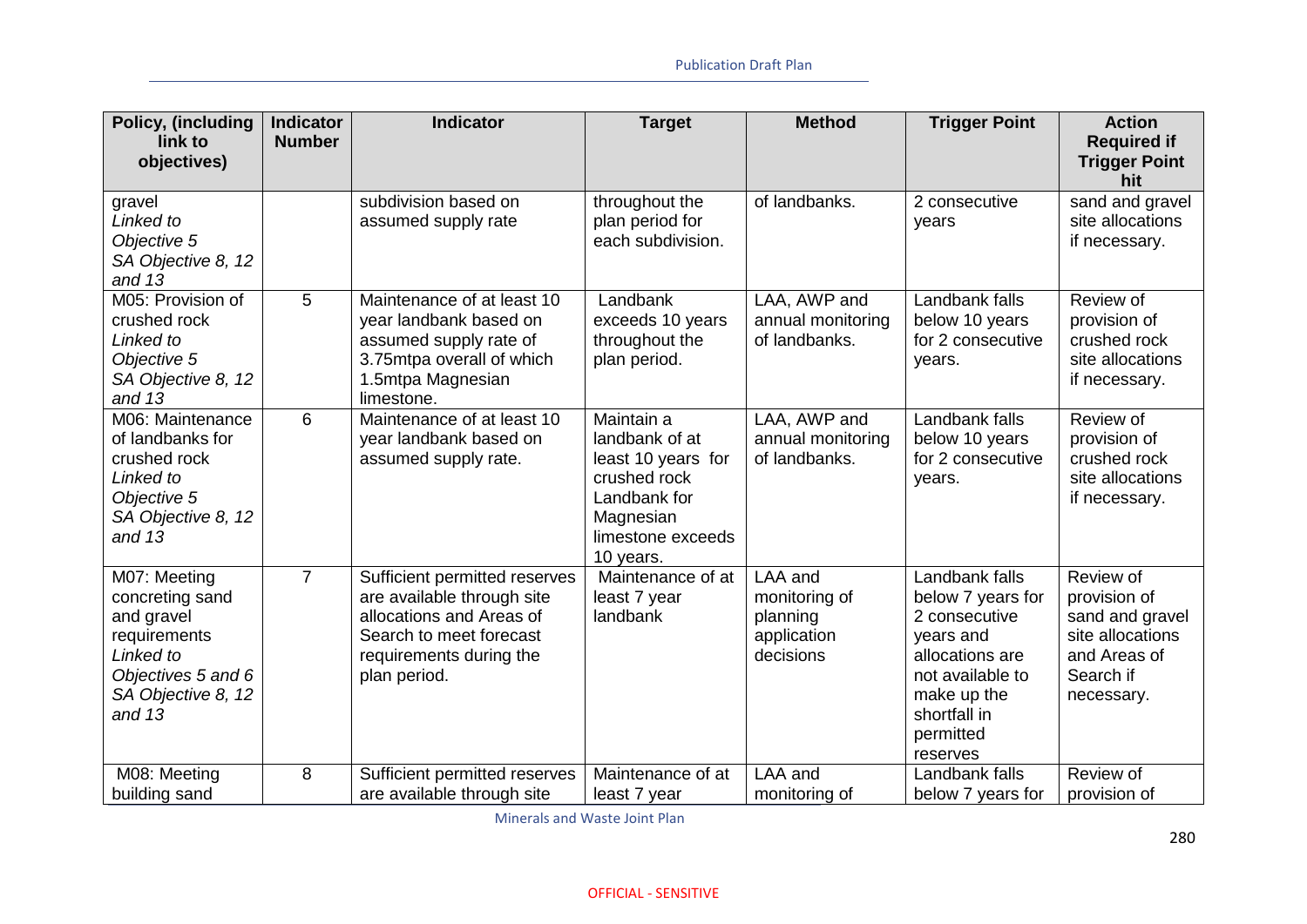| Policy, (including<br>link to<br>objectives)                                                                                         | <b>Indicator</b><br><b>Number</b> | <b>Indicator</b>                                                                                                                       | <b>Target</b>                                                                                               | <b>Method</b>                                                    | <b>Trigger Point</b>                                                                                                                                              | <b>Action</b><br><b>Required if</b><br><b>Trigger Point</b>                                    |
|--------------------------------------------------------------------------------------------------------------------------------------|-----------------------------------|----------------------------------------------------------------------------------------------------------------------------------------|-------------------------------------------------------------------------------------------------------------|------------------------------------------------------------------|-------------------------------------------------------------------------------------------------------------------------------------------------------------------|------------------------------------------------------------------------------------------------|
|                                                                                                                                      |                                   |                                                                                                                                        |                                                                                                             |                                                                  |                                                                                                                                                                   | hit                                                                                            |
| requirements<br>Linked to<br>Objectives 5 and 6<br>SA Objective 8, 12<br>and $13$                                                    |                                   | allocations to meet forecast<br>requirements during the<br>plan period.                                                                | landbank                                                                                                    | planning<br>application<br>decisions                             | 2 consecutive<br>years and<br>allocations are<br>not available to<br>make up the<br>shortfall in<br>permitted<br>reserves                                         | sand site<br>allocations if<br>necessary.                                                      |
| M09: Meeting<br>crushed rock<br>requirements<br>Linked to<br>Objectives 5 and 6<br>SA Objective 8, 12<br>and $13$                    | 9                                 | Sufficient permitted reserves<br>are available through site<br>allocations to meet forecast<br>requirements during the<br>plan period. | Maintenance of at<br>least 10 year<br>landbank                                                              | LAA and<br>monitoring of<br>planning<br>application<br>decisions | Landbank falls<br>below 10 years<br>for 2 consecutive<br>years and<br>allocations are<br>not available to<br>make up the<br>shortfall in<br>permitted<br>reserves | Review of<br>provision of<br>crushed rock<br>site allocations if<br>necessary.                 |
| M10: Unallocated<br>extension to<br>existing<br>aggregates<br>quarries<br>Linked to<br>Objective 5<br>SA Objective 8, 12<br>and $13$ | 10                                | Percentage of approved<br>proposals meet criteria of<br>the policy                                                                     | 100% of approvals<br>for unallocated<br>extensions to<br>existing quarries<br>are consistent with<br>policy | Monitoring of<br>planning<br>application<br>decisions            | More than 1<br>proposal<br>approved in any<br>one year goes<br>against this policy                                                                                | Consider need<br>for review of<br>relevant policy<br>and initiate<br>review if<br>appropriate. |
| M11: Supply of<br>alternatives to<br>land won primary<br>aggregates                                                                  | 11                                | The proportion of secondary<br>or recycled material used as<br>an alternative to land won<br>aggregates                                | The proportion of<br>alternatives to land<br>won primary<br>aggregates used                                 | LAA, annual<br>monitoring                                        | If the amount or<br>proportion of<br>secondary or<br>recycled material                                                                                            | Consider need<br>for review of<br>relevant policy<br>and initiate                              |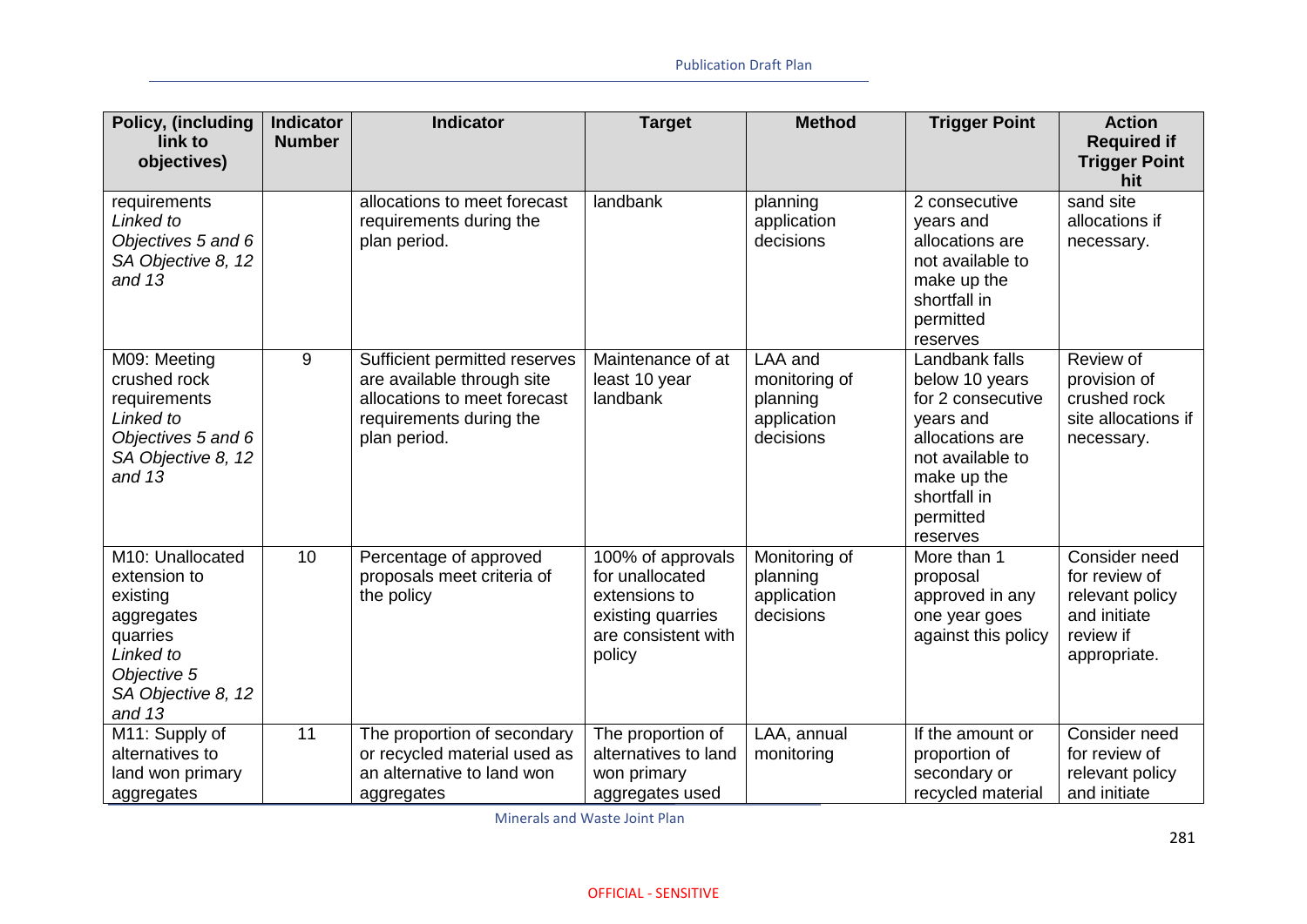| Policy, (including                                                                                                        | <b>Indicator</b> | <b>Indicator</b>                                                                                                        | <b>Target</b>                                                                                                                                      | <b>Method</b>                                         | <b>Trigger Point</b>                                                                                      | <b>Action</b>                                                                                                          |
|---------------------------------------------------------------------------------------------------------------------------|------------------|-------------------------------------------------------------------------------------------------------------------------|----------------------------------------------------------------------------------------------------------------------------------------------------|-------------------------------------------------------|-----------------------------------------------------------------------------------------------------------|------------------------------------------------------------------------------------------------------------------------|
| link to<br>objectives)                                                                                                    | <b>Number</b>    |                                                                                                                         |                                                                                                                                                    |                                                       |                                                                                                           | <b>Required if</b><br><b>Trigger Point</b><br>hit                                                                      |
| Linked to<br>Objective 4 and 6<br>SA Objective 8<br>and 9                                                                 |                  |                                                                                                                         | each year stays<br>the same or<br>increases.                                                                                                       |                                                       | used as an<br>alternative to land<br>won aggregates<br>falls for 2<br>consecutive years                   | review if<br>appropriate.                                                                                              |
| M12: Continuity of<br>supply of silica<br>sand<br>Linked to<br>Objectives 5 and 6<br>SA Objective 8                       | 12               | Landbank for silica sand at<br>Burythorpe and<br><b>Blubberhouses Quarries to</b><br>be in line with National<br>Policy | Maintain a<br>landbank of 10<br>years for silica<br>sand for each site<br>in line with<br>National Policy.                                         | Annual monitoring<br>of reserves of<br>silica sand.   | Landbank of silica<br>sand at each site<br>drops below 10<br>years for 2<br>consecutive<br>years.         | Consider need<br>for review of<br>silica sand<br>supply policy.                                                        |
| M13: Continuity of<br>supply of clay<br>Linked to<br>Objectives 5 and 6<br>SA Objective 8                                 | 13               | Level of supply required for<br>each manufacturing facility<br>supplied by clay from the<br>Plan area.                  | <b>Reserves</b><br>available to enable<br>a 25 year supply<br>of clay for each<br>manufacturing<br>facility in line with<br><b>National Policy</b> | Annual monitoring                                     | If level of supply<br>drops below 25<br>years for 2<br>consecutive years<br>for any of the<br>facilities. | Consider need<br>for review of<br>relevant policy<br>and site<br>allocations and<br>initiate review if<br>appropriate. |
| M14: Incidental<br>working of clay in<br>association with<br>other minerals<br>Linked to<br>Objective 5<br>SA Objective 8 | 14               | Percentage of approved<br>proposals meet criteria of<br>the policy                                                      | 100% of approvals<br>are consistent with<br>policy                                                                                                 | Monitoring of<br>planning<br>application<br>decisions | If more than 1<br>proposal<br>approved in any<br>one year goes<br>against this policy                     | Consider need<br>for review of<br>relevant policy<br>and initiate<br>review if<br>appropriate.                         |
| M15: Continuity of<br>supply of building<br>stone<br>Linked to                                                            | 15               | Percentage of approved<br>applications meet criteria of<br>the policy                                                   | 100% of building<br>stone approvals<br>are consistent with<br>policy                                                                               | Monitoring of<br>planning<br>application<br>decisions | If more than1<br>proposal<br>approved in any<br>one year goes                                             | consider need<br>for review of<br>relevant policy<br>and site                                                          |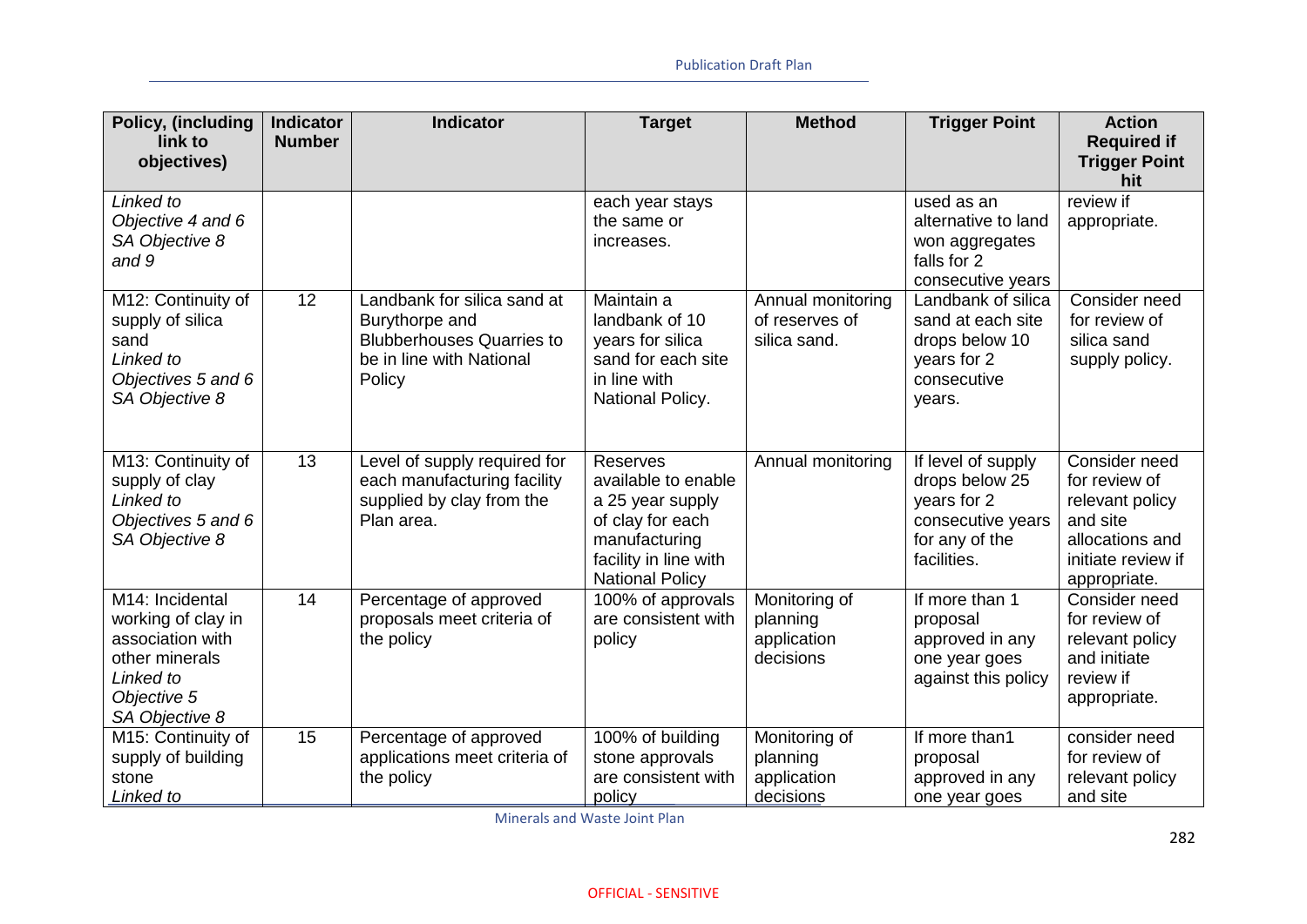| Policy, (including                                                                                                                                            | <b>Indicator</b> | <b>Indicator</b>                                                                                                            | <b>Target</b>                                                        | <b>Method</b>                                         | <b>Trigger Point</b>                                                                  | <b>Action</b>                                                                                  |
|---------------------------------------------------------------------------------------------------------------------------------------------------------------|------------------|-----------------------------------------------------------------------------------------------------------------------------|----------------------------------------------------------------------|-------------------------------------------------------|---------------------------------------------------------------------------------------|------------------------------------------------------------------------------------------------|
| link to<br>objectives)                                                                                                                                        | <b>Number</b>    |                                                                                                                             |                                                                      |                                                       |                                                                                       | <b>Required if</b><br><b>Trigger Point</b><br>hit                                              |
| Objectives 3, 6<br>and 9<br>SA Objective 8, 10<br>and $13$                                                                                                    |                  |                                                                                                                             |                                                                      |                                                       | against this policy                                                                   | allocations and<br>initiate review if<br>appropriate.                                          |
| M16: Key spatial<br>principles applying<br>to hydrocarbon<br>development.<br>Linked to<br>Objective 5, 6, 9,<br>10 and 12<br>SA Objective 3<br>and 8          | 16               | Percentage of approved<br>applications meet criteria of<br>the policy                                                       | 100% of<br>hydrocarbon<br>approvals are<br>consistent with<br>policy | Monitoring of<br>planning<br>application<br>decisions | If more than<br>1proposal<br>approved in any<br>one year goes<br>against this policy  | Consider need<br>for review of<br>relevant policy<br>and initiate<br>review if<br>appropriate. |
| M17: Other spatial<br>and locational<br>criteria applying to<br>hydrocarbons<br>development<br>Linked to<br>Objective 5, 6, 9,<br>10 and 12<br>SA Objective 8 | 17               | Applies to conventional and<br>unconventional gas<br>Percentage of approved<br>applications meet criteria of<br>the policy  | 100% of<br>hydrocarbon<br>approvals are<br>consistent with<br>policy | Monitoring of<br>planning<br>application<br>decisions | If more than 1<br>proposal<br>approved in any<br>one year goes<br>against this policy | Consider need<br>for review of<br>relevant policy<br>and initiate<br>review if<br>appropriate. |
| M <sub>18</sub> : Other<br>specific criteria<br>applying to<br>hydrocarbons<br>development<br>Linked to<br>Objectives 5, 6, 9,<br>10 and 12<br>SA Objective 3 | 18               | Applies to conventional and<br>unconventional gas.<br>Percentage of approved<br>applications meet criteria of<br>the policy | 100% of<br>hydrocarbon<br>approvals are<br>consistent with<br>policy | Monitoring of<br>planning<br>application<br>decisions | If more than 1<br>proposal<br>approved in any<br>one year goes<br>against this policy | Consider need<br>for review of<br>relevant policy<br>and initiate<br>review if<br>appropriate. |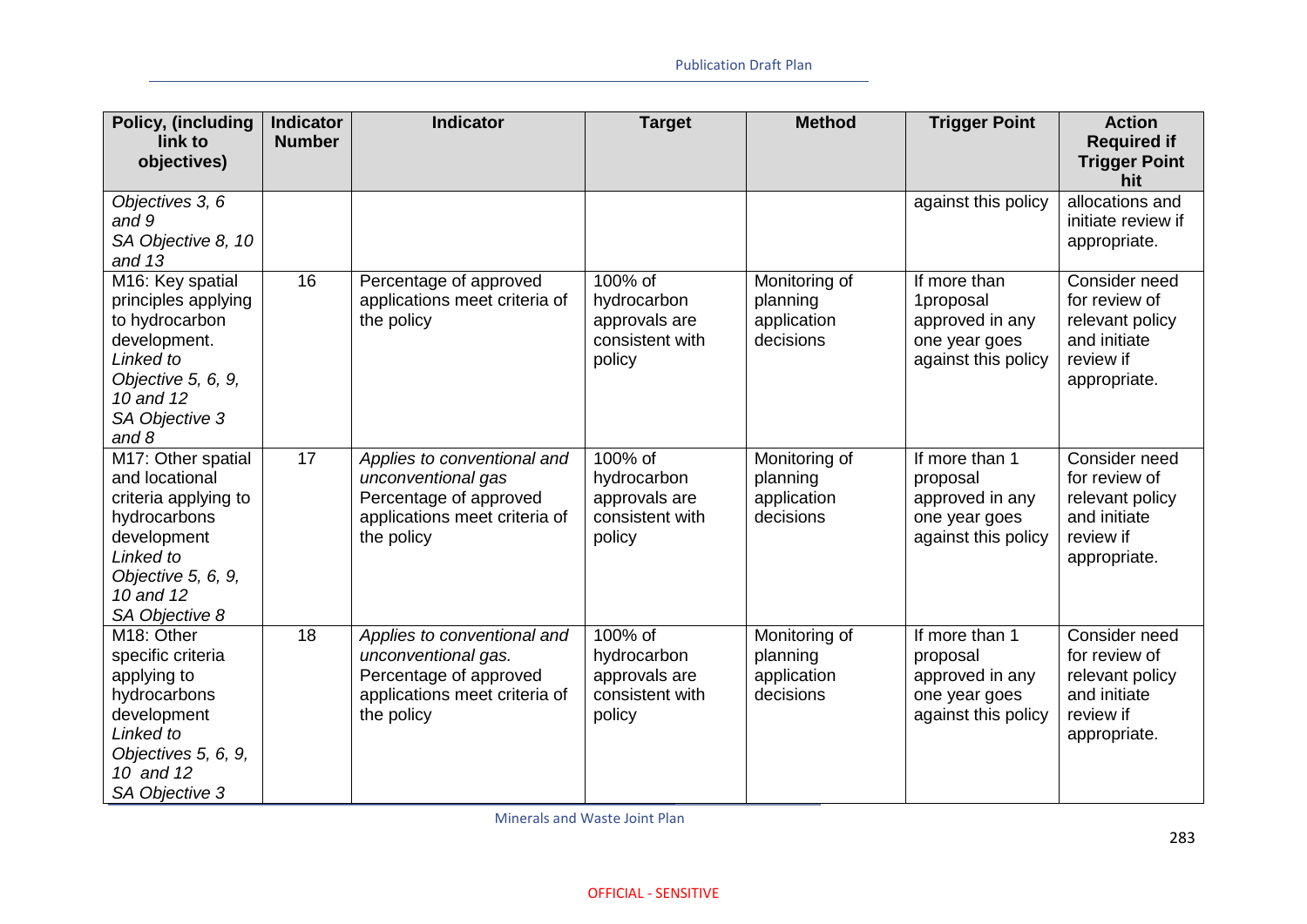| Policy, (including<br>link to<br>objectives)                                                                           | <b>Indicator</b><br><b>Number</b> | <b>Indicator</b>                                                                                  | <b>Target</b>                                                                                        | <b>Method</b>                                         | <b>Trigger Point</b>                                                                  | <b>Action</b><br><b>Required if</b><br><b>Trigger Point</b><br>hit                             |
|------------------------------------------------------------------------------------------------------------------------|-----------------------------------|---------------------------------------------------------------------------------------------------|------------------------------------------------------------------------------------------------------|-------------------------------------------------------|---------------------------------------------------------------------------------------|------------------------------------------------------------------------------------------------|
| and $8$                                                                                                                |                                   |                                                                                                   |                                                                                                      |                                                       |                                                                                       |                                                                                                |
| M19: Carbon gas<br>and storage<br>Linked to<br>Objective 9, 10,<br>11 and 12<br>SA Objective 6<br>and $8$              | 19                                | Applies only to carbon and<br>gas storage<br>Approved applications meet<br>criteria of the policy | 100% of carbon<br>and gas<br>approvals are<br>consistent with<br>policy                              | Monitoring of<br>planning<br>application<br>decisions | If more than 1<br>proposal<br>approved in any<br>one year goes<br>against this policy | Consider need<br>for review of<br>relevant policy<br>and initiate<br>review if<br>appropriate. |
| M20: Deep coal<br>and disposal of<br>colliery spoil<br>Linked to<br>Objective 5<br>SA Objective 8<br>and 12            | 20                                | Percentage of approved<br>applications meet criteria of<br>the policy                             | 100% of deep coal<br>and disposal of<br>colliery spoil<br>approvals are<br>consistent with<br>policy | Monitoring of<br>planning<br>application<br>decisions | If more than 1<br>proposal<br>approved in any<br>one year goes<br>against this policy | Consider need<br>for review of<br>relevant policy<br>and initiate<br>review if<br>appropriate  |
| M21: Shallow coal<br>Linked to<br>Objective 5 and 9<br>SA Objective 8                                                  | 21                                | Percentage of approved<br>applications meet criteria of<br>the policy                             | 100% of shallow<br>coal approvals are<br>consistent with<br>policy                                   | Monitoring of<br>planning<br>application<br>decisions | If more than 1<br>proposal<br>approved in any<br>one year goes<br>against this policy | Consider need<br>for review of<br>relevant policy<br>and initiate<br>review if<br>appropriate  |
| M22: Potash and<br>polyhalite supply<br>Linked to<br>Objective 2, 4, , 6,<br>and $8$<br>SA Objective 8, 12<br>and $13$ | 22                                | Percentage of approved<br>application meet criteria of<br>the policy                              | 100% of potash<br>approvals are<br>consistent with<br>policy                                         | Monitoring of<br>planning<br>application<br>decisions | If more than 1<br>proposal<br>approved in any<br>one year goes<br>against this policy | Consider need<br>for review of<br>relevant policy<br>and initiate<br>review if<br>appropriate  |
| M23: Supply of<br>gypsum<br>Linked to                                                                                  | 23                                | Percentage of approved<br>applications meet criteria of<br>the policy                             | 100% of gypsum<br>approvals are<br>consistent with                                                   | Monitoring of<br>planning<br>application              | If more than 1<br>proposal<br>approved in any                                         | Consider need<br>for review of<br>relevant policy                                              |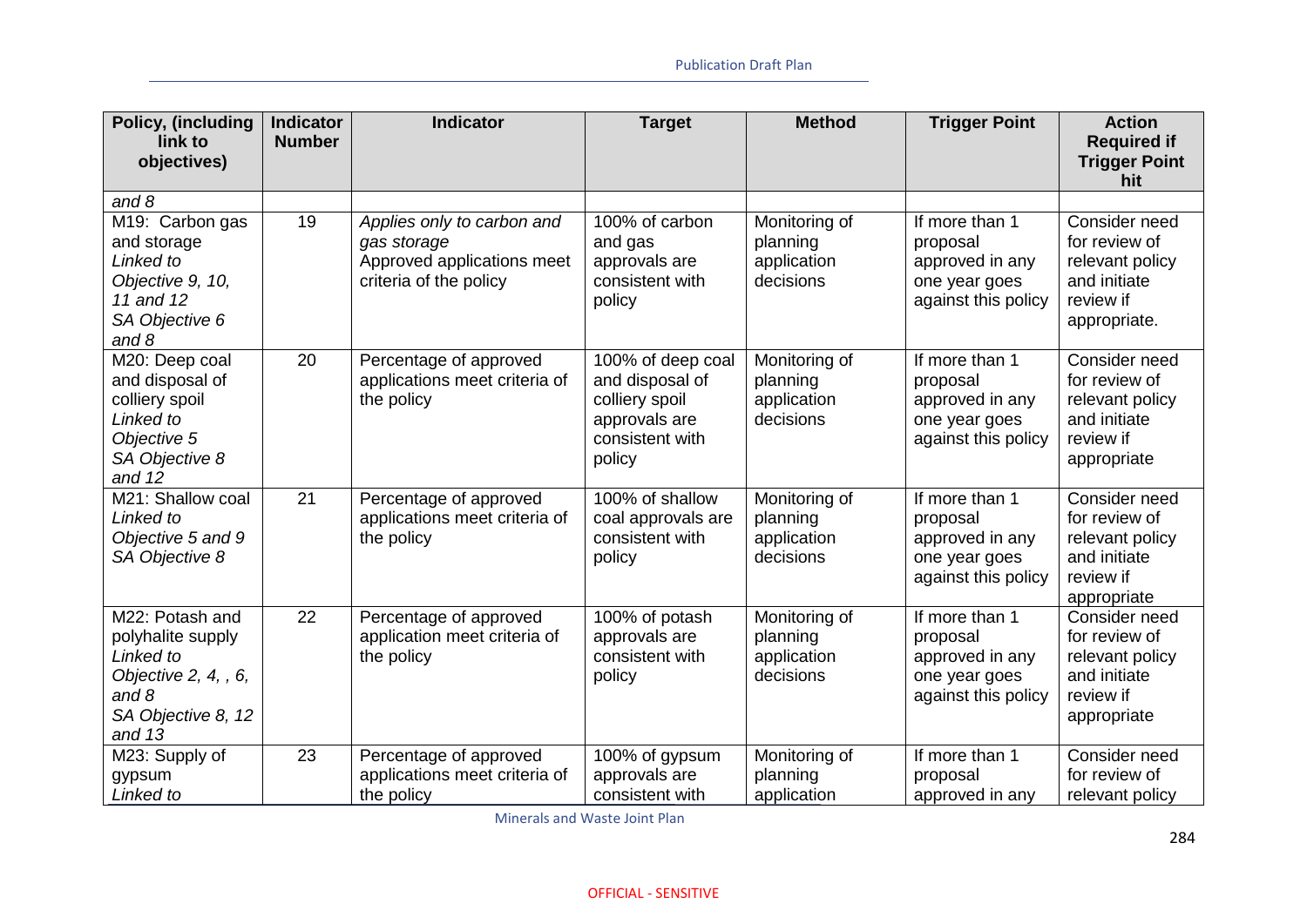| Policy, (including<br>link to<br>objectives)                                                                                                  | <b>Indicator</b><br><b>Number</b> | <b>Indicator</b>                                                      | <b>Target</b>                                                       | <b>Method</b>                                                               | <b>Trigger Point</b>                                                                  | <b>Action</b><br><b>Required if</b><br><b>Trigger Point</b><br>hit                            |
|-----------------------------------------------------------------------------------------------------------------------------------------------|-----------------------------------|-----------------------------------------------------------------------|---------------------------------------------------------------------|-----------------------------------------------------------------------------|---------------------------------------------------------------------------------------|-----------------------------------------------------------------------------------------------|
| Objective 5<br>SA Objective 8                                                                                                                 |                                   |                                                                       | policy                                                              | decisions                                                                   | one year goes<br>against this policy                                                  | and initiate<br>review if<br>appropriate                                                      |
| M24: Supply of<br>vein minerals<br>Linked to<br>Objective 5 and 9<br>SA Objective 8                                                           | 24                                | Percentage of approved<br>applications meet criteria of<br>the policy | 100% of vein<br>minerals approvals<br>are consistent with<br>policy | Monitoring of<br>planning<br>application<br>decisions                       | If more than 1<br>proposal<br>approved in any<br>one year goes<br>against this policy | Consider need<br>for review of<br>relevant policy<br>and initiate<br>review if<br>appropriate |
| M25: Borrow pits<br>Linked to<br>Objectives 5 and 7<br>SA Objective 8<br>and 12                                                               | $\overline{25}$                   | Percentage of approved<br>applications meet criteria of<br>the policy | 100% of borrow pit<br>approvals are<br>consistent with<br>policy    | Monitoring of<br>planning<br>application<br>decisions, annual<br>monitoring | If more than 1<br>proposal<br>approved in any<br>one year goes<br>against this policy | Consider need<br>for review of<br>relevant policy<br>and initiate<br>review if<br>appropriate |
| W01: Moving<br>waste up the<br>waste hierarchy<br>Linked to<br>Objective 1<br>SA Objective 9, 12<br>and 17                                    | 26                                | Percentage of approved<br>applications are consistent<br>with policy  | 100% approvals<br>are consistent with<br>policy.                    | Monitoring of<br>planning<br>application<br>decisions, annual<br>monitoring | If more than 1<br>proposal<br>approved in any<br>one year goes<br>against this policy | Consider need<br>for review of<br>relevant policy<br>and initiate<br>review if<br>appropriate |
| W02: Strategic<br>role of the Plan<br>area in the<br>management of<br>waste<br>Linked to<br>Objectives 2, 4, 6<br>and 7<br>SA Objective 9, 12 | 27                                | Approved applications are<br>consistent with policy                   | 100% approvals<br>are consistent with<br>policy.                    | Monitoring of<br>planning<br>application<br>decisions, annual<br>monitoring | If more than 1<br>proposal<br>approved in any<br>one year goes<br>against this policy | Consider need<br>for review of<br>relevant policy<br>and initiate<br>review if<br>appropriate |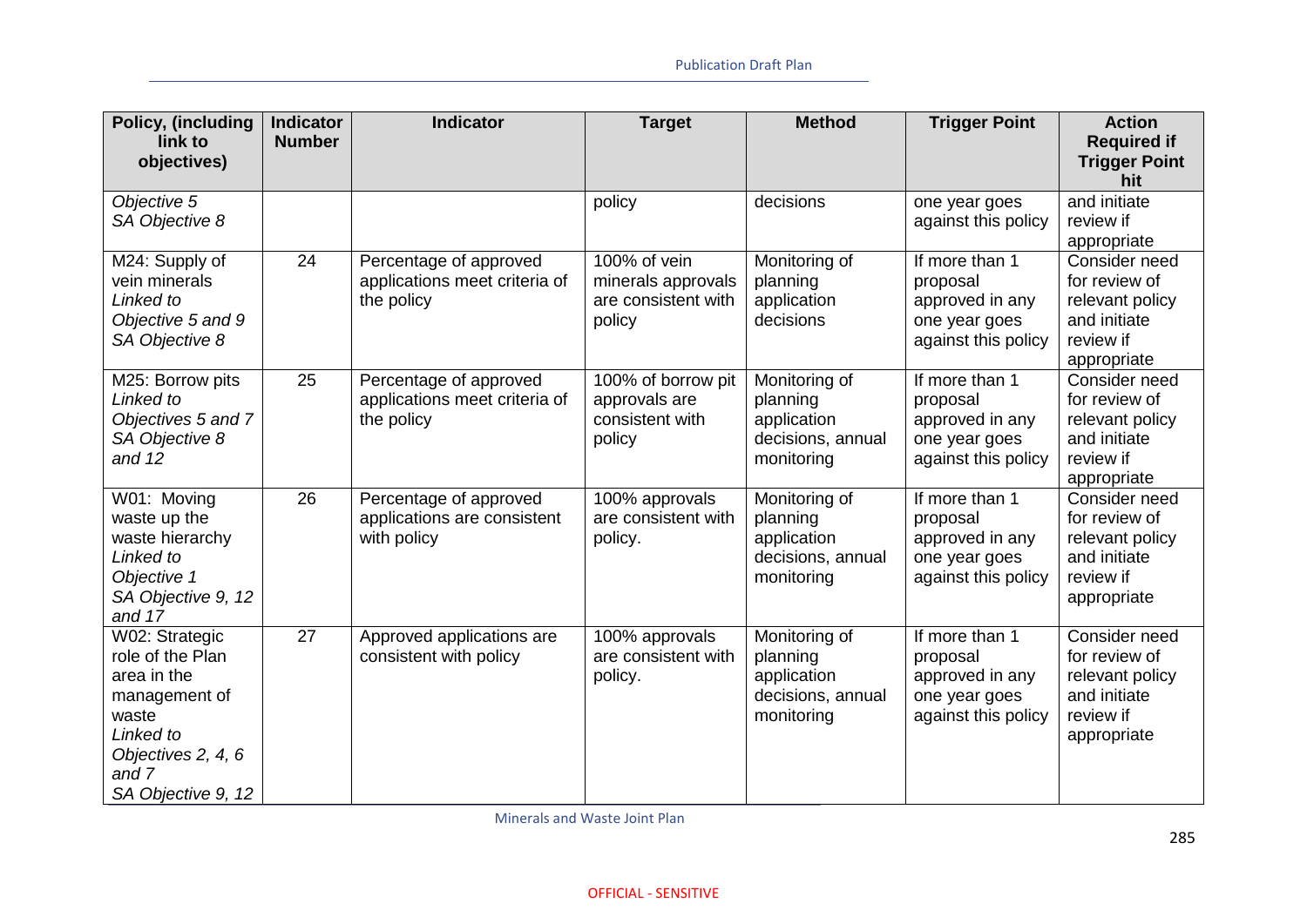| Policy, (including<br>link to<br>objectives)                                                                                                                                                                             | <b>Indicator</b><br><b>Number</b> | <b>Indicator</b>                                                                                     | <b>Target</b>                                    | <b>Method</b>                                                                                                                | <b>Trigger Point</b>                                                                                                                                                                                                           | <b>Action</b><br><b>Required if</b><br><b>Trigger Point</b><br>hit                            |
|--------------------------------------------------------------------------------------------------------------------------------------------------------------------------------------------------------------------------|-----------------------------------|------------------------------------------------------------------------------------------------------|--------------------------------------------------|------------------------------------------------------------------------------------------------------------------------------|--------------------------------------------------------------------------------------------------------------------------------------------------------------------------------------------------------------------------------|-----------------------------------------------------------------------------------------------|
| and 17                                                                                                                                                                                                                   |                                   |                                                                                                      |                                                  |                                                                                                                              |                                                                                                                                                                                                                                |                                                                                               |
| W03: Meeting<br>waste<br>management<br>capacity<br>requirements -<br><b>Local Authority</b><br><b>Collected Waste</b><br>Linked to<br>Objectives 1, 2, 6<br>and 7<br>SA Objective 9, 12<br>and 17                        | 28                                | Approved applications are<br>consistent with policy                                                  | 100% approvals<br>are consistent with<br>policy. | Monitoring of<br>planning<br>application<br>decisions, annual<br>monitoring                                                  | If more than 1<br>proposal<br>approved in any<br>one year goes<br>against this policy<br>or if a shortfall in<br>capacity for<br><b>LACW</b> is<br>identified within a<br>5 year period<br>from adoption of<br>the Plan        | Consider need<br>for review of<br>relevant policy<br>and initiate<br>review if<br>appropriate |
| W04: Meeting<br>waste<br>management<br>capacity<br>requirements -<br>Commercial and<br>Industrial waste<br>(including<br>hazardous C&I<br>waste)<br>Linked to<br>Objectives 1, 2, 6<br>and 7<br>SA Objective 9<br>and 12 | 29                                | Approved applications are<br>consistent with policy and<br>meet capacity requirements<br>identified. | 100% approvals<br>are consistent with<br>policy  | Monitoring of<br>planning<br>application<br>decisions, annual<br>monitoring and<br>monitoring of<br>capacity<br>requirements | If more than 1<br>proposalapproved<br>in any one year<br>per annum goes<br>against this policy<br>or if a shortfall in<br>capacity for C&I<br>waste is identified<br>within a 5 year<br>period from<br>adoption of the<br>Plan | Consider need<br>for review of<br>relevant policy<br>and initiate<br>review if<br>appropriate |
| W05: Meeting                                                                                                                                                                                                             | 30                                | Approved applications are                                                                            | 100% approvals                                   | Monitoring of                                                                                                                | If more than 1                                                                                                                                                                                                                 | Consider need                                                                                 |
| waste                                                                                                                                                                                                                    |                                   | consistent with policy and                                                                           | are consistent with                              | planning                                                                                                                     | proposalapproved                                                                                                                                                                                                               | for review of                                                                                 |
| management                                                                                                                                                                                                               |                                   | meet capacity requirements                                                                           | policy                                           | application                                                                                                                  | in any one year                                                                                                                                                                                                                | relevant policy                                                                               |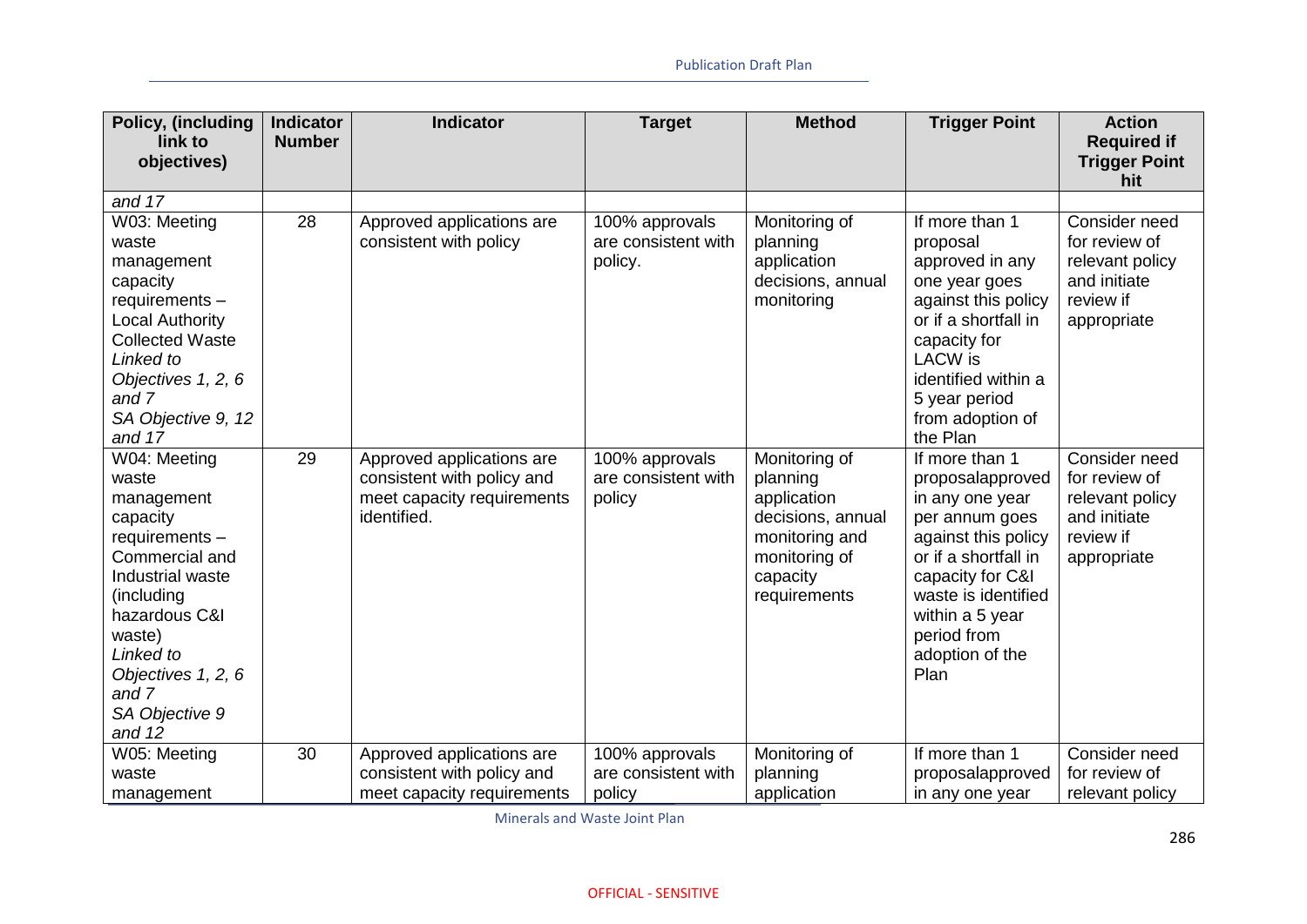| Policy, (including<br>link to<br>objectives)                                                                                                                                                        | <b>Indicator</b><br><b>Number</b> | <b>Indicator</b>                                    | <b>Target</b>                                    | <b>Method</b>                                                                    | <b>Trigger Point</b>                                                                                                                                                                                                           | <b>Action</b><br><b>Required if</b><br><b>Trigger Point</b>                                   |
|-----------------------------------------------------------------------------------------------------------------------------------------------------------------------------------------------------|-----------------------------------|-----------------------------------------------------|--------------------------------------------------|----------------------------------------------------------------------------------|--------------------------------------------------------------------------------------------------------------------------------------------------------------------------------------------------------------------------------|-----------------------------------------------------------------------------------------------|
| capacity<br>requirements -<br>Construction,<br>Demolition and<br><b>Excavation waste</b><br>(including CD&E<br>waste)<br>Linked to<br>Objectives 1, 2, 4,<br>6 and 7<br>SA Objective 8, 9<br>and 12 |                                   | identified.                                         |                                                  | decisions, annual<br>monitoring and<br>monitoring of<br>capacity<br>requirements | per annum goes<br>against this policy<br>or if identified<br>capacity<br>requirements for<br>CD&E waste<br>have not been<br>met within a 5<br>year period from<br>adoption of the<br>Plan                                      | hit<br>and initiate<br>review if<br>appropriate                                               |
| W06: Managing<br>agricultural waste<br>Linked to<br>Objectives 1, 2<br>and 7<br>SA Objective 9                                                                                                      | 31                                | Approved applications are<br>consistent with policy | 100% approvals<br>are consistent with<br>policy. | Monitoring of<br>planning<br>application<br>decisions, annual<br>monitoring      | If more than 1<br>approved<br>proposalin any<br>one year goes<br>against this policy<br>or if a shortfall in<br>capacity for<br>agricultural waste<br>is identified within<br>a 5 year period<br>from adoption of<br>the Plan. | Consider need<br>for review of<br>relevant policy<br>and initiate<br>review if<br>appropriate |
| W07: Managing<br>low level (non-<br>nuclear)<br>radioactive waste<br>Linked to<br>Objectives 2<br>SA Objective 9                                                                                    | 32                                | Approved applications are<br>consistent with policy | 100% approvals<br>are consistent with<br>policy. | Monitoring of<br>planning<br>application<br>decisions, annual<br>monitoring      | If more than 1<br>approved<br>proposal in any<br>one year goes<br>against this policy<br>or if evidence<br>indicates a                                                                                                         | Consider need<br>for review of<br>relevant policy<br>and initiate<br>review if<br>appropriate |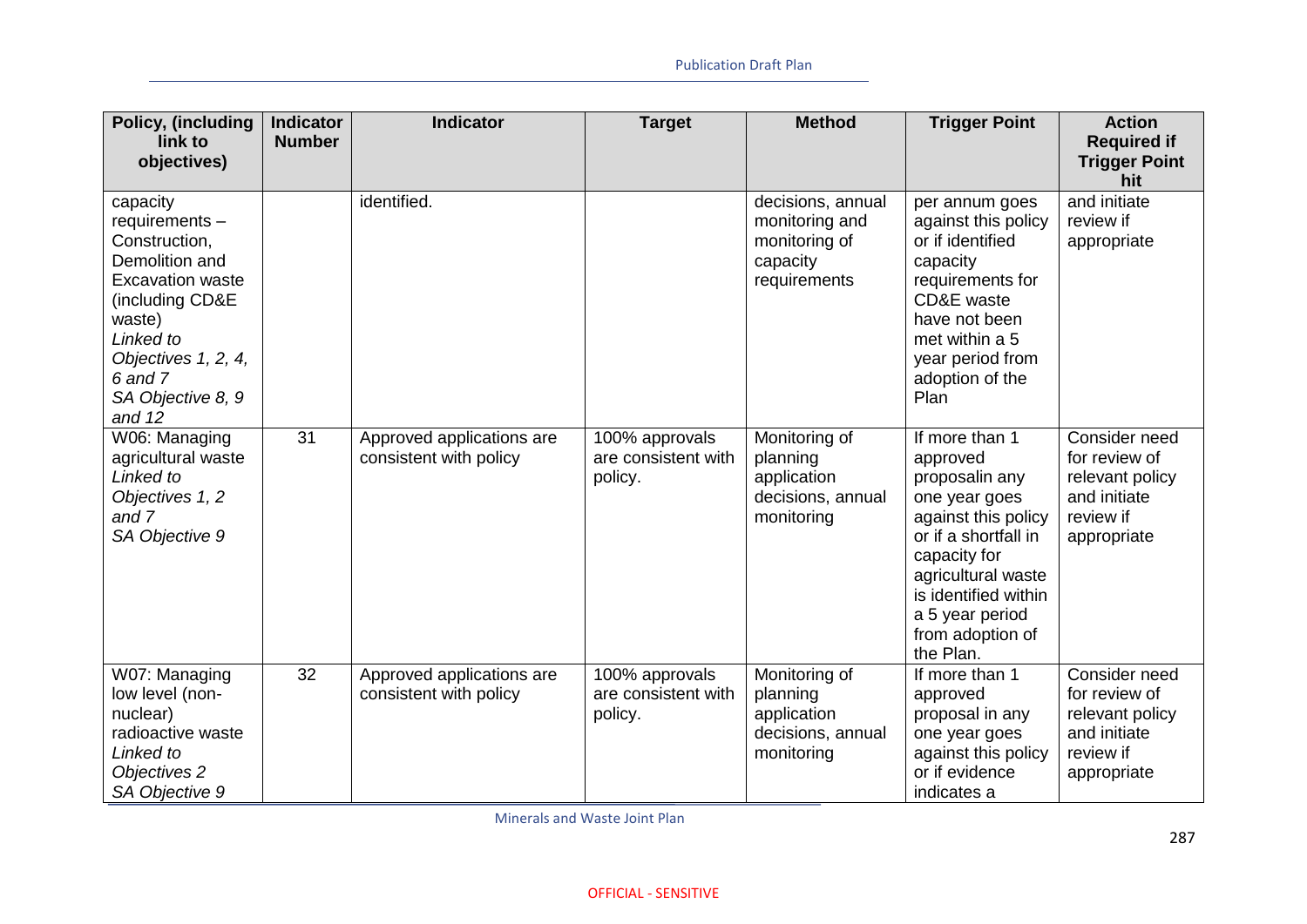| Policy, (including                                                                                                                       | <b>Indicator</b> | <b>Indicator</b>                                    | <b>Target</b>                                    | <b>Method</b>                                                               | <b>Trigger Point</b>                                                                                                                                                                                                         | <b>Action</b>                                                                                 |
|------------------------------------------------------------------------------------------------------------------------------------------|------------------|-----------------------------------------------------|--------------------------------------------------|-----------------------------------------------------------------------------|------------------------------------------------------------------------------------------------------------------------------------------------------------------------------------------------------------------------------|-----------------------------------------------------------------------------------------------|
| link to<br>objectives)                                                                                                                   | <b>Number</b>    |                                                     |                                                  |                                                                             |                                                                                                                                                                                                                              | <b>Required if</b><br><b>Trigger Point</b><br>hit                                             |
|                                                                                                                                          |                  |                                                     |                                                  |                                                                             | significant<br>increase in<br>arisings of low<br>level (non-<br>nuclear)<br>radioactive waste<br>as a result of<br>shale gas<br>development.                                                                                 |                                                                                               |
| W08: Managing<br>waste water<br>(sewage sludge)<br>Linked to<br>Objectives 1, 2, 6<br>and 7<br>SA Objective 9<br>and $15$                | 33               | Approved applications are<br>consistent with policy | 100% approvals<br>are consistent with<br>policy. | Monitoring of<br>planning<br>application<br>decisions, annual<br>monitoring | If more than 1<br>approved<br>proposal in any<br>one year go<br>against this policy<br>or if evidence<br>indicates a<br>significant<br>increase in<br>arisings of waste<br>water as a result<br>of shale gas<br>development. | Consider need<br>for review of<br>relevant policy<br>and initiate<br>review if<br>appropriate |
| W09: Managing<br>power station ash<br>and incinerator<br>bottom ash<br>Linked to<br>Objectives 1, 2, 4,<br>$6$ and $7$<br>SA Objective 9 | 34               | Approved applications are<br>consistent with policy | 100% approvals<br>are consistent with<br>policy. | Monitoring of<br>planning<br>application<br>decisions, annual<br>monitoring | If more than 1<br>approved<br>proposal any one<br>year goes against<br>this policy or if a<br>shortfall in<br>capacity for<br>agricultural waste<br>power station ash                                                        | Consider need<br>for review of<br>relevant policy<br>and initiate<br>review if<br>appropriate |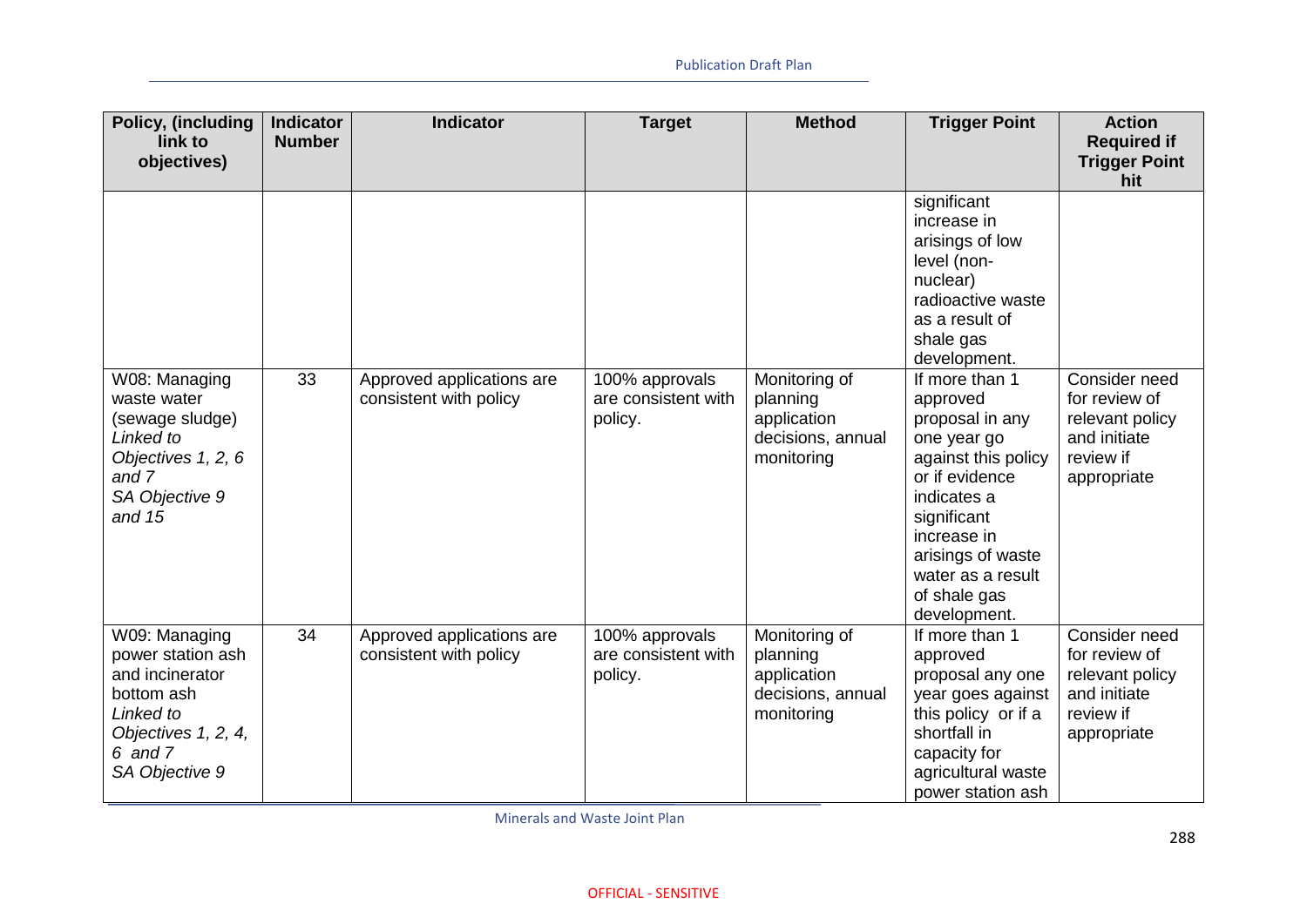| Policy, (including<br>link to<br>objectives)                                                                                                                           | <b>Indicator</b><br><b>Number</b> | <b>Indicator</b>                                                   | <b>Target</b>                                                                                              | <b>Method</b>                                                               | <b>Trigger Point</b>                                                                                     | <b>Action</b><br><b>Required if</b><br><b>Trigger Point</b>                                   |
|------------------------------------------------------------------------------------------------------------------------------------------------------------------------|-----------------------------------|--------------------------------------------------------------------|------------------------------------------------------------------------------------------------------------|-----------------------------------------------------------------------------|----------------------------------------------------------------------------------------------------------|-----------------------------------------------------------------------------------------------|
|                                                                                                                                                                        |                                   |                                                                    |                                                                                                            |                                                                             |                                                                                                          | hit                                                                                           |
|                                                                                                                                                                        |                                   |                                                                    |                                                                                                            |                                                                             | or incinerator<br>bottom ash is<br>identified within a<br>5 year period<br>from adoption of<br>the Plan. |                                                                                               |
| W10: Overall<br>locational<br>principles for<br>provision of new<br>waste capacity<br>Linked to<br>Objectives 2, 6, 7,<br>8, 9, 10 and 11<br>SA Objective 3<br>and $5$ | 35                                | Approved applications are<br>consistent with policy                | 100% approvals<br>are consistent with<br>policy.                                                           | Monitoring of<br>planning<br>application<br>decisions, annual<br>monitoring | If more than 1<br>approved<br>proposal any one<br>year goes against<br>this policy                       | Consider need<br>for review of<br>relevant policy<br>and initiate<br>review if<br>appropriate |
| W11: Waste site<br>identification<br>principles<br>Linked to<br>Objective 2, 6, 7,<br>8, 9, 10 and 11<br>SA Objective 3, 5<br>and 9                                    | 36                                | Approved applications are<br>consistent with policy                | 100% approvals<br>are consistent with<br>policy.                                                           | Monitoring of<br>planning<br>application<br>decisions, annual<br>monitoring | If more than 1<br>approved<br>proposal any one<br>year goes against<br>this policy                       | Consider need<br>for review of<br>relevant policy<br>and initiate<br>review if<br>appropriate |
| 101: Minerals and<br>waste transport<br>infrastructure<br>Linked to<br>Objectives 6, 7, 8,<br>10 and 11<br>SA Objective 3                                              | 37                                | Percentage of approved<br>proposals meet criteria of<br>the policy | 100% of<br>$\bullet$<br>Minerals and<br>waste<br>development<br>demonstrate<br>that methods of<br>non-road | Monitoring of<br>planning<br>application<br>decisions                       | If more than 1<br>proposal<br>approved per<br>annum goes<br>against this<br>policy.                      | Consider need<br>for review of<br>relevant policy<br>and initiate<br>review if<br>appropriate |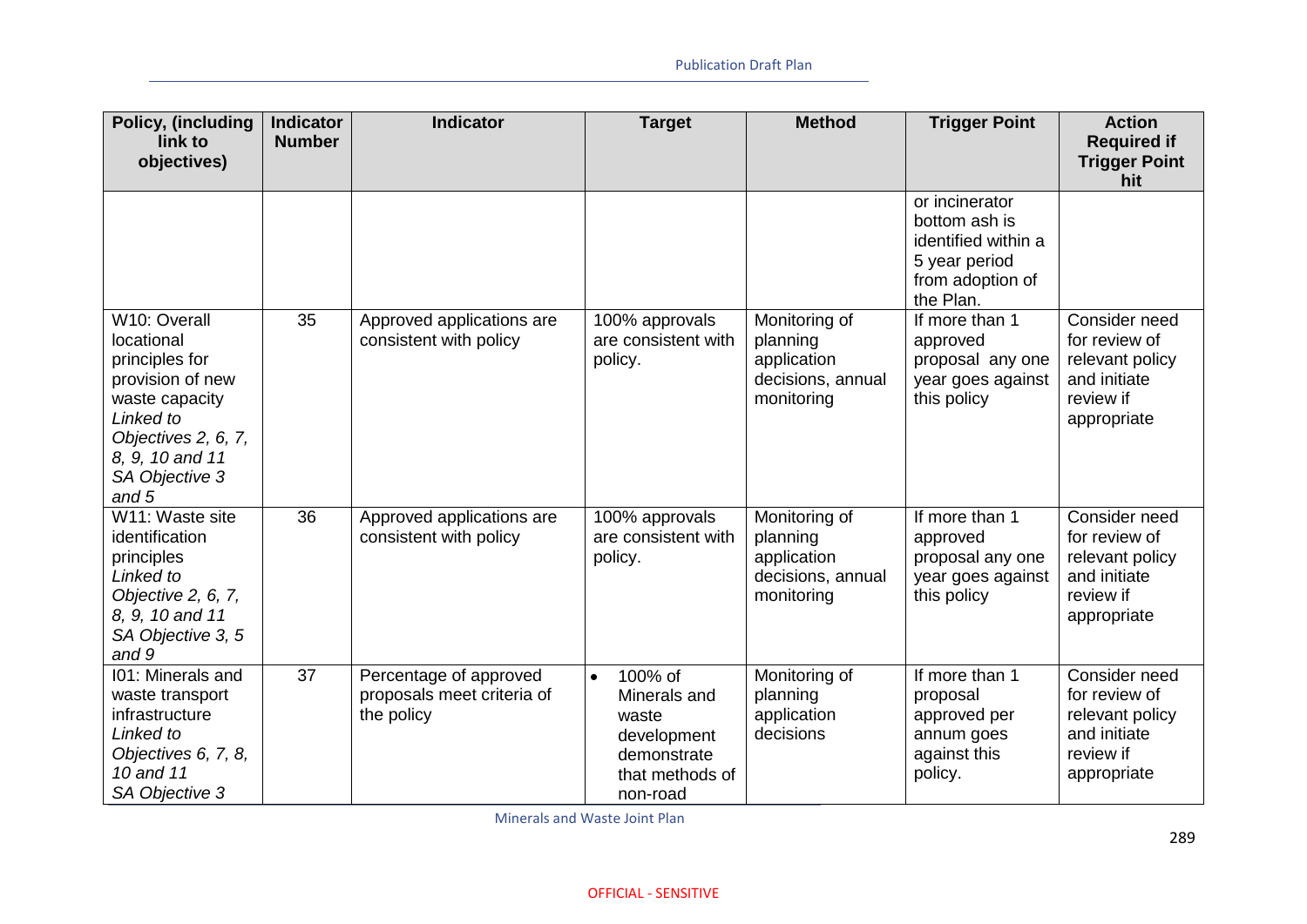| Policy, (including<br>link to                                                                                                          | <b>Indicator</b><br><b>Number</b> | <b>Indicator</b>                                                                                                                                                                 | <b>Target</b>                                                                                                              | <b>Method</b>                                                                                              | <b>Trigger Point</b>                                                                   | <b>Action</b><br><b>Required if</b>                                                           |
|----------------------------------------------------------------------------------------------------------------------------------------|-----------------------------------|----------------------------------------------------------------------------------------------------------------------------------------------------------------------------------|----------------------------------------------------------------------------------------------------------------------------|------------------------------------------------------------------------------------------------------------|----------------------------------------------------------------------------------------|-----------------------------------------------------------------------------------------------|
| objectives)                                                                                                                            |                                   |                                                                                                                                                                                  |                                                                                                                            |                                                                                                            |                                                                                        | <b>Trigger Point</b><br>hit                                                                   |
| and $8$                                                                                                                                |                                   |                                                                                                                                                                                  | transport have<br>been<br>considered.<br>100%<br>$\bullet$<br>applications<br>adhere to other<br>criteria in the<br>policy |                                                                                                            |                                                                                        |                                                                                               |
| <b>I02: Locations for</b><br>ancillary minerals<br>infrastructure<br>Linked to<br>Objective 6, 7 and<br>8<br>SA Objective 3<br>and $8$ | 38                                | Percentage of approved<br>proposals meet criteria of<br>the policy                                                                                                               | 100% of relevant<br>approvals are<br>consistent with<br>policy                                                             | Monitoring of<br>planning<br>application<br>decisions                                                      | If more than 1<br>proposals<br>approved in any<br>one year goes<br>against this policy | Consider need<br>for review of<br>relevant policy<br>and initiate<br>review if<br>appropriate |
| S01: Safeguarded<br>surface mineral<br>resources<br>Linked to<br>Objective 3<br>SA Objective 8                                         | 39                                | Percentage of approved<br>applications that do not<br>have an adverse effect on<br>the Mineral Safeguarding<br>Areas for sand and gravel<br>as identified on the policies<br>map | 100% of relevant<br>approvals are<br>consistent with<br>policy                                                             | Monitoring of<br>planning<br>applications within<br>Mineral<br>Consultation<br>Areas, annual<br>monitoring | If more than 3<br>proposals<br>approved in any<br>one year go<br>against this policy   | Consider need<br>for review of<br>relevant policy<br>and initiate<br>review if<br>appropriate |
| S02:<br>Developments<br>proposed within<br>Safeguarded<br><b>Surface Mineral</b><br>Resource areas<br>Linked to<br>Objective 3         | 40                                | Percentage of relevant<br>approved proposals meet<br>criteria of the policy                                                                                                      | 100% of relevant<br>minerals and<br>waste proposals<br>consistent with<br>policy.                                          | Monitoring of<br>planning<br>applications and<br>supporting<br>information                                 | If more than 3<br>proposals<br>approved in any<br>one year go<br>against this policy   | Consider need<br>for review of<br>relevant policy<br>and initiate<br>review if<br>appropriate |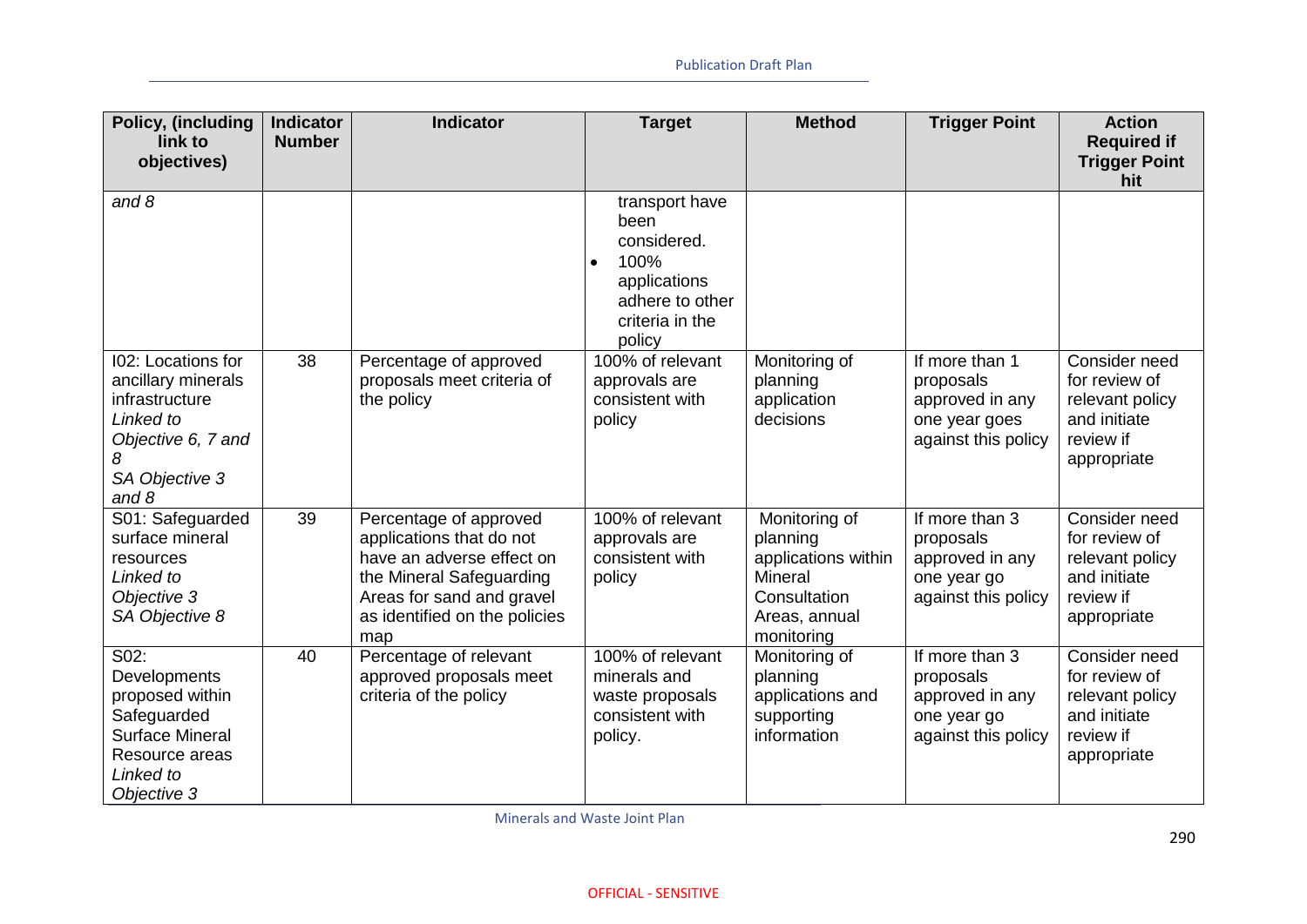| Policy, (including     | <b>Indicator</b> | <b>Indicator</b>              | <b>Target</b>    | <b>Method</b>       | <b>Trigger Point</b> | <b>Action</b>                              |
|------------------------|------------------|-------------------------------|------------------|---------------------|----------------------|--------------------------------------------|
| link to<br>objectives) | <b>Number</b>    |                               |                  |                     |                      | <b>Required if</b><br><b>Trigger Point</b> |
|                        |                  |                               |                  |                     |                      | hit                                        |
| SA Objective 8         |                  |                               |                  |                     |                      |                                            |
| S03: Safeguarded       | 41               | Percentage of approved        | 100% of relevant | Monitoring of       | If more than 3       | Consider need                              |
| Deep Mineral           |                  | applications that do not      | approvals are    | planning            | proposals            | for review of                              |
| Resource areas         |                  | have an adverse effect on     | consistent with  | applications within | approved in any      | relevant policy                            |
| Linked to              |                  | the Mineral Safeguarding      | policy           | Mineral             | one year go          | and initiate                               |
| Objective 3            |                  | Areas for sand and gravel     |                  | Consultation        | against this policy  | review if                                  |
| SA Objective 8         |                  | as identified on the policies |                  | Areas, annual       |                      | appropriate                                |
|                        |                  | map                           |                  | monitoring          |                      |                                            |
| S04: Waste             | 42               | Percentage of approved        | 100% of relevant | Monitoring of       | If more than 3       | Consider need                              |
| management             |                  | development proposals that    | approvals are    | planning            | proposals            | for review of                              |
| facility               |                  | do not have an adverse        | consistent with  | applications within | approved in any      | relevant policy                            |
| safeguarding           |                  | effect on the Safeguarding    | policy           | Consultation        | one year go          | and initiate                               |
| Linked to              |                  | Areas for waste sites as      |                  | Areas for waste,    | against this policy  | review if                                  |
| Objective 2, 6 and     |                  | identified on the policies    |                  | annual monitoring   |                      | appropriate                                |
| SA Objective 8         |                  | map                           |                  |                     |                      |                                            |
| S045: Transport        | 43               | Percentage of approved        | 100% of relevant | Monitoring of       | If more than 3       | Consider need                              |
| infrastructure         |                  | development proposals that    | approvals are    | planning            | proposals            | for review of                              |
| safeguarding           |                  | do not have an adverse        | consistent with  | applications within | approved in any      | relevant policy                            |
| Linked to              |                  | effect on the Mineral         | policy           | Consultation        | one year go          | and initiate                               |
| Objective 3, 7 and     |                  | Safeguarding Areas for        |                  | Areas for transport | against this policy  | review if                                  |
| 8                      |                  | transport infrastructure as   |                  | infrastructure      |                      | appropriate                                |
| SA Objective 8         |                  | identified on the policies    |                  | safeguarding,       |                      |                                            |
|                        |                  | map                           |                  | annual monitoring   |                      |                                            |
| S056: Minerals         | 44               | Percentage of approved        | 100% of relevant | Monitoring of       | If more than 3       | Consider need                              |
| ancillary              |                  | development proposals that    | approvals are    | planning            | proposals            | for review of                              |
| infrastructure         |                  | do not have an adverse        | consistent with  | applications within | approved in any      | relevant policy                            |
| safeguarding           |                  | effect on the safeguarded     | policy           | Consultation        | one year go          | and initiate                               |
| Linked to              |                  | minerals infrastructure for   |                  | Areas for minerals  | against this policy  | review if                                  |
| Objective 3, 6 and     |                  | transport infrastructure as   |                  | ancillary           |                      | appropriate                                |
| 7                      |                  | identified on the policies    |                  | infrastructure      |                      |                                            |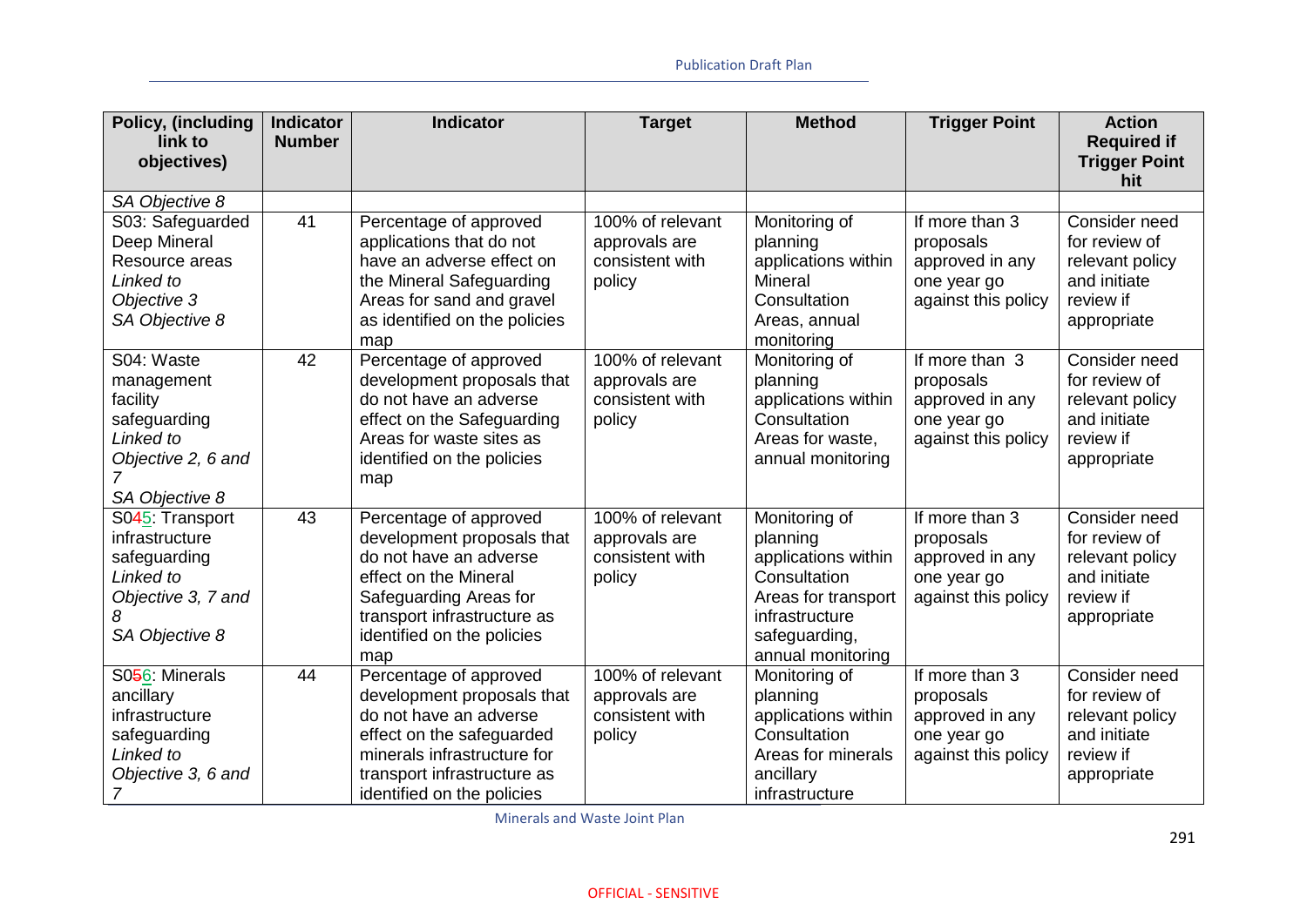| Policy, (including              | <b>Indicator</b> | <b>Indicator</b>           | <b>Target</b>        | <b>Method</b>     | <b>Trigger Point</b> | <b>Action</b>               |
|---------------------------------|------------------|----------------------------|----------------------|-------------------|----------------------|-----------------------------|
| link to                         | <b>Number</b>    |                            |                      |                   |                      | <b>Required if</b>          |
| objectives)                     |                  |                            |                      |                   |                      | <b>Trigger Point</b><br>hit |
| SA Objective 8                  |                  | map                        |                      | safeguarding,     |                      |                             |
|                                 |                  |                            |                      | annual monitoring |                      |                             |
| S067:                           | 45               | Percentage of relevant     | 100% of relevant     | Monitoring of     | If more than 3       | Consider need               |
| Consideration of                |                  | approved proposals meet    | minerals and         | planning          | proposals            | for review of               |
| applications in                 |                  | criteria of the policy     | waste proposals      | applications and  | approved in any      | relevant policy             |
| Consultation                    |                  |                            | consistent with      | supporting        | one year go          | and initiate                |
| Areas                           |                  |                            | policy.              | information       | against this policy  | review if                   |
| Linked to                       |                  |                            |                      |                   |                      | appropriate                 |
| Objective 3                     |                  |                            |                      |                   |                      |                             |
| SA Objective 8                  |                  |                            |                      |                   |                      |                             |
| D01: Presumption                | 46               | Percentage of approved     | 100% of mineral      | Monitoring of     | If more than 1       | Consider need               |
| in favour of                    |                  | minerals and waste         | and waste            | planning          | proposal             | for review of               |
| sustainable                     |                  | proposals consistent with  | approvals            | application       | approved in any      | relevant policy             |
| minerals and                    |                  | this policy                | consistent with this | decisions and     | one year is goes     | and initiate                |
| waste                           |                  |                            | policy               | supporting        | against this         | review if                   |
| development                     |                  |                            |                      | information.      | policy.              | appropriate                 |
| Linked to                       |                  |                            |                      |                   |                      |                             |
| Objectives 1, 2, 4,             |                  |                            |                      |                   |                      |                             |
| 5, 6, 7, 8, 9, 10,<br>11 and 12 |                  |                            |                      |                   |                      |                             |
| SA Objective 1, 2,              |                  |                            |                      |                   |                      |                             |
| 3, 4, 5, 6, 7, 8, 9,            |                  |                            |                      |                   |                      |                             |
| 10, 11, 12, 13, 14,             |                  |                            |                      |                   |                      |                             |
| 15, 16 and 17                   |                  |                            |                      |                   |                      |                             |
| D02: Local                      | 47               | Percentage of approved     | 100% of approvals    | Monitoring of     | If more than 1       | Consider need               |
| amenity and                     |                  | proposals meet criteria of | which may have       | planning          | proposal             | for review of               |
| cumulative                      |                  | the policy                 | an impact on local   | application       | approved in any      | relevant policy             |
| impacts                         |                  |                            | amenity and local    | decisions and     | one year goes        | and initiate                |
| Linked to                       |                  |                            | business are         | supporting        | against this policy  | review if                   |
| Objectives 9, 10                |                  |                            | consistent with      | information.      |                      | appropriate                 |
| and 12                          |                  |                            | policy               |                   |                      |                             |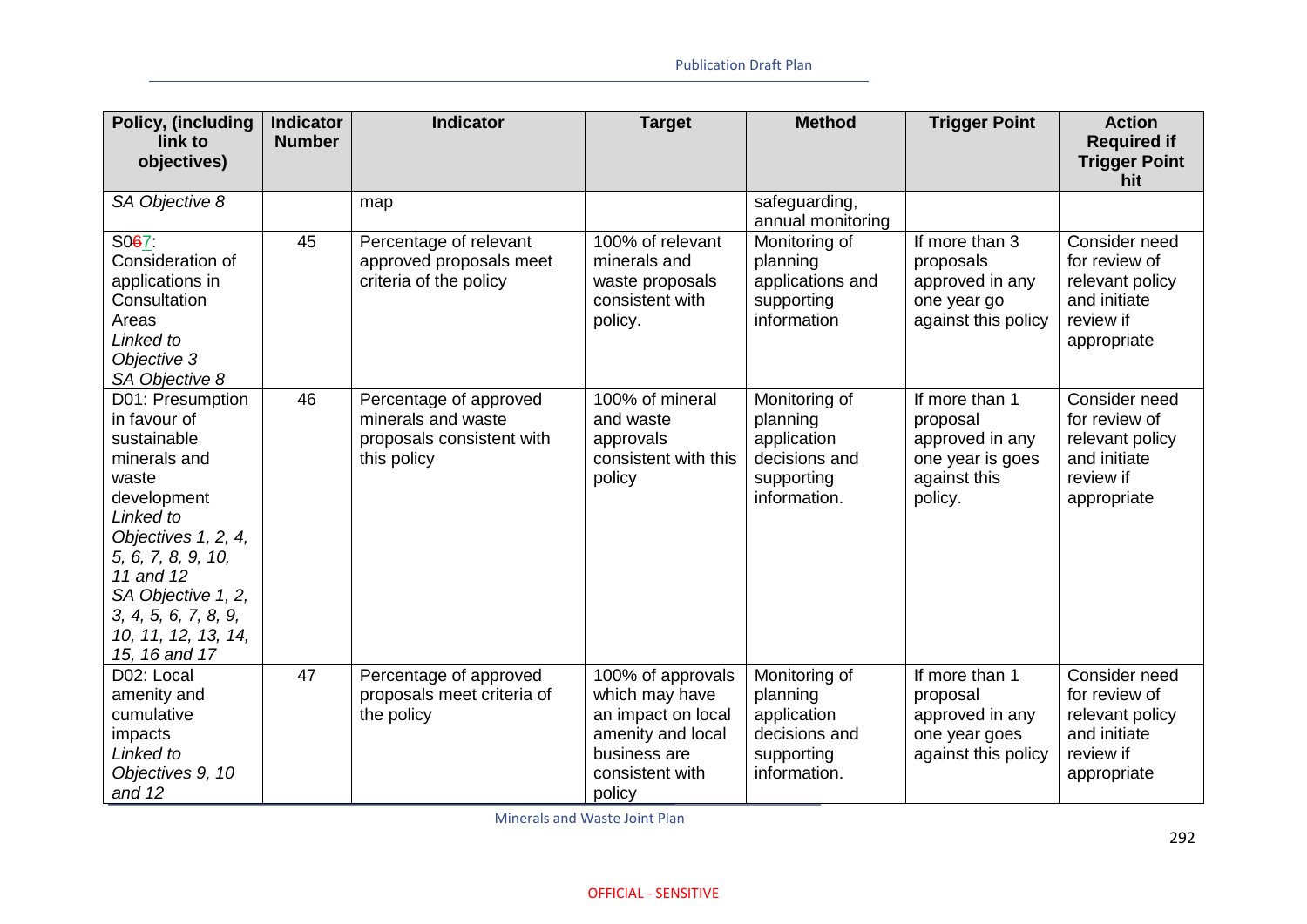| Policy, (including<br>link to                                                                                                                        | <b>Indicator</b><br><b>Number</b> | <b>Indicator</b>                                                                                                         | <b>Target</b>                                                  | <b>Method</b>                                                              | <b>Trigger Point</b>                                                                               | <b>Action</b><br><b>Required if</b>                                                           |
|------------------------------------------------------------------------------------------------------------------------------------------------------|-----------------------------------|--------------------------------------------------------------------------------------------------------------------------|----------------------------------------------------------------|----------------------------------------------------------------------------|----------------------------------------------------------------------------------------------------|-----------------------------------------------------------------------------------------------|
| objectives)                                                                                                                                          |                                   |                                                                                                                          |                                                                |                                                                            |                                                                                                    | <b>Trigger Point</b><br>hit                                                                   |
| SA Objective 4, 7,<br>11, 13, 14, 15 and<br>17                                                                                                       |                                   |                                                                                                                          |                                                                |                                                                            |                                                                                                    |                                                                                               |
| D03: Transport of<br>minerals and<br>waste and<br>associated traffic<br>impacts<br>Linked to<br>Objectives 6, 7, 8<br>and $11$<br>SA Objective 3, 6, | $\overline{48}$                   | Percentage of approved<br>proposals meet criteria of<br>the policy                                                       | 100% of relevant<br>approvals are<br>consistent with<br>policy | Monitoring of<br>planning<br>applications and<br>supporting<br>information | If more than 1<br>proposal<br>approved per<br>annum in any one<br>year goes against<br>this policy | Consider need<br>for review of<br>relevant policy<br>and initiate<br>review if<br>appropriate |
| D04: North York<br><b>Moor National</b><br>Park and the<br><b>AONBs</b><br>Linked to<br>Objective 6, 9<br>and 10<br>SA Objective 11                  | 49                                | Percentage of approved<br>proposals within North York<br>Moors National Park and<br>AONBs meet criteria of the<br>policy | 100% of relevant<br>approvals are<br>consistent with<br>policy | Monitoring of<br>planning<br>applications and<br>supporting<br>information | If more than1<br>proposal<br>approved in any<br>one year goes<br>against this policy               | Consider need<br>for review of<br>relevant policy<br>and initiate<br>review if<br>appropriate |
| D05: Minerals and<br>waste<br>development in<br>the Green Belt<br>Linked to<br>Objective 9 and<br>12<br>SA Objective 11                              | 50                                | Percentage of approved<br>proposals within the Green<br>Belt meet criteria of the<br>policy                              | 100% of relevant<br>approvals are<br>consistent with<br>policy | Monitoring of<br>planning<br>applications and<br>supporting<br>information | If more than 1<br>proposal<br>approved in any<br>one year goes<br>against this policy              | Consider need<br>for review of<br>relevant policy<br>and initiate<br>review if<br>appropriate |
| D06: Landscape<br>Linked to<br>Objective 9 and                                                                                                       | 51                                | Percentage of approved<br>proposals meet criteria of<br>the policy                                                       | 100% of relevant<br>approvals are<br>consistent with           | Monitoring of<br>planning<br>applications and                              | If more than 1<br>proposal<br>approved in any                                                      | Consider need<br>for review of<br>relevant policy                                             |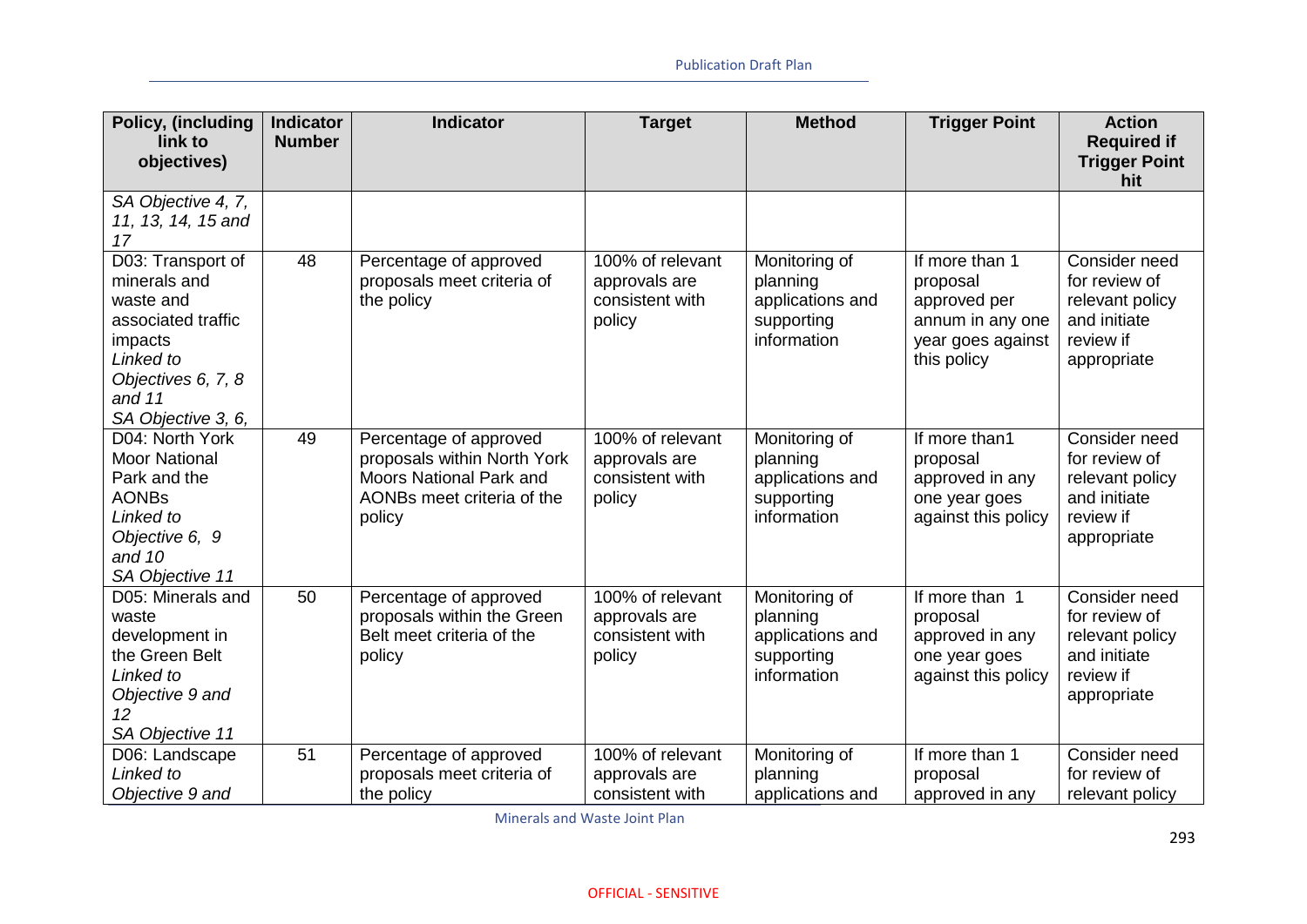| Policy, (including                                                                                                                                       | <b>Indicator</b> | <b>Indicator</b>                                                            | <b>Target</b>                                                                     | <b>Method</b>                                                              | <b>Trigger Point</b>                                                                               | <b>Action</b>                                                                                 |
|----------------------------------------------------------------------------------------------------------------------------------------------------------|------------------|-----------------------------------------------------------------------------|-----------------------------------------------------------------------------------|----------------------------------------------------------------------------|----------------------------------------------------------------------------------------------------|-----------------------------------------------------------------------------------------------|
| link to<br>objectives)                                                                                                                                   | <b>Number</b>    |                                                                             |                                                                                   |                                                                            |                                                                                                    | <b>Required if</b><br><b>Trigger Point</b><br>hit                                             |
| 12<br>SA Objective 11                                                                                                                                    |                  |                                                                             | policy                                                                            | supporting<br>information                                                  | one year goes<br>against this policy                                                               | and initiate<br>review if<br>appropriate                                                      |
| D07: Biodiversity<br>and geodiversity<br>Linked to<br>Objective 9, 11<br>and 12<br>SA Objective 1                                                        | 52               | Percentage of approved<br>proposals meet criteria of<br>the policy          | 100% of relevant<br>approvals are<br>consistent with<br>policy                    | Monitoring of<br>planning<br>applications and<br>supporting<br>information | If more than 1<br>proposal<br>approved per<br>annum in any one<br>year goes against<br>this policy | Consider need<br>for review of<br>relevant policy<br>and initiate<br>review if<br>appropriate |
| D08: Historic<br>environment<br>Linked to<br>Objective 9<br>SA Objective 10                                                                              | $\overline{53}$  | Percentage of relevant<br>approved proposals meet<br>criteria of the policy | 100% of relevant<br>minerals and<br>waste proposals<br>consistent with<br>policy  | Monitoring of<br>planning<br>applications and<br>supporting<br>information | If more than 1<br>proposal<br>approved in any<br>one year goes<br>against this policy              | Consider need<br>for review of<br>relevant policy<br>and initiate<br>review if<br>appropriate |
| D09: Water<br>environment<br>Linked to<br>Objective 9, 10<br>and $11$<br>SA Objective 2<br>and $16$                                                      | 54               | Percentage of relevant<br>approved proposals meet<br>criteria of the policy | 100% of relevant<br>minerals and<br>waste proposals<br>consistent with<br>policy. | Monitoring of<br>planning<br>applications and<br>supporting<br>information | If more than 1<br>proposal<br>approved in any<br>one year goes<br>against this policy              | Consider need<br>for review of<br>relevant policy<br>and initiate<br>review if<br>appropriate |
| D10: Reclamation<br>and afteruse<br>Linked to<br>Objective 9, 10,<br>11 and 12<br>SA Objective 1, 2,<br>4, 5, 6, 7, 10, 11,<br>13, 14, 15, 16,<br>and 17 | 55               | Percentage of relevant<br>approved proposals meet<br>criteria of the policy | 100% of relevant<br>minerals and<br>waste proposals<br>consistent with<br>policy. | Monitoring of<br>planning<br>applications and<br>supporting<br>information | If more than 1<br>proposal<br>approved in any<br>one year goes<br>against this policy              | Consider need<br>for review of<br>relevant policy<br>and initiate<br>review if<br>appropriate |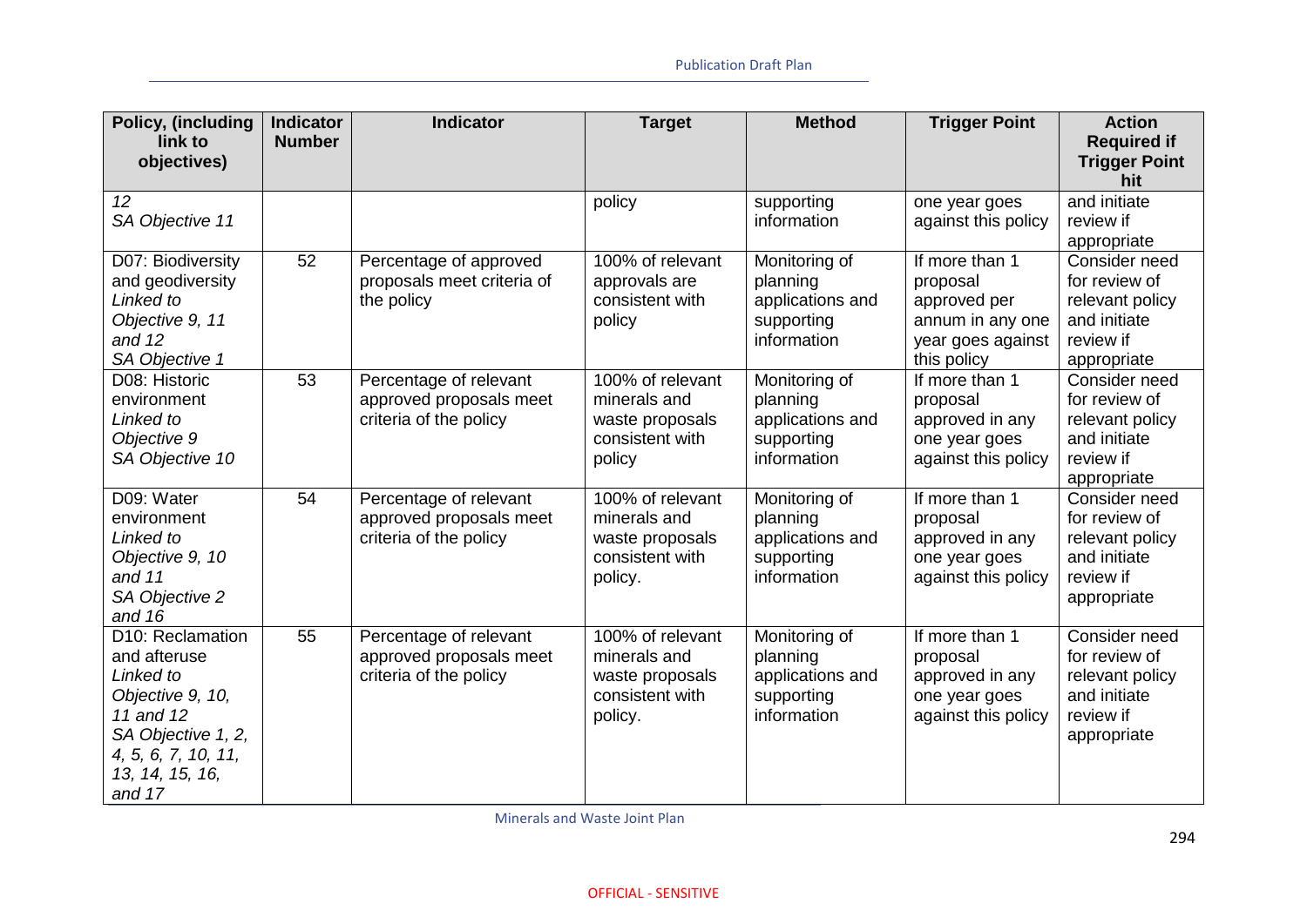| <b>Policy, (including</b><br>link to<br>objectives)                                                                                                                                           | <b>Indicator</b><br><b>Number</b> | <b>Indicator</b>                                                                | <b>Target</b>                                                                     | <b>Method</b>                                                              | <b>Trigger Point</b>                                                                  | <b>Action</b><br><b>Required if</b><br><b>Trigger Point</b>                                   |
|-----------------------------------------------------------------------------------------------------------------------------------------------------------------------------------------------|-----------------------------------|---------------------------------------------------------------------------------|-----------------------------------------------------------------------------------|----------------------------------------------------------------------------|---------------------------------------------------------------------------------------|-----------------------------------------------------------------------------------------------|
|                                                                                                                                                                                               |                                   |                                                                                 |                                                                                   |                                                                            |                                                                                       | hit                                                                                           |
| D11: Sustainable<br>design,<br>construction and<br>operation of<br>development<br>Linked to<br>Objectives 9, 10,<br>11 and 12<br>SA Objective 2, 3,<br>4, 5, 6, 7, 8, 9, 12,<br>15, 16 and 17 | 56                                | Percentage of relevant<br>approved proposals meet<br>criteria of the policy     | 100% of relevant<br>minerals and<br>waste proposals<br>consistent with<br>policy. | Monitoring of<br>planning<br>applications and<br>supporting<br>information | If more than1<br>proposal<br>approved in any<br>one year goes<br>against this policy  | Consider need<br>for review of<br>relevant policy<br>and initiate<br>review if<br>appropriate |
| D12: Protection of<br>agricultural land<br>and soils.<br>Linked to<br>Objectives 9, 10,<br>11 and 12<br>SA Objective 5                                                                        | 57                                | Percentage of relevant<br>approved proposals meet<br>criteria of the policy     | 100% of relevant<br>minerals and<br>waste proposals<br>consistent with<br>policy. | Monitoring of<br>planning<br>applications and<br>supporting<br>information | If more than 1<br>proposal<br>approved in any<br>one year goes<br>against this policy | Consider need<br>for review of<br>relevant policy<br>and initiate<br>review if<br>appropriate |
| D <sub>13</sub> :<br>Consideration of<br>applications in<br>Development High<br><b>Risk Areas</b><br>Linked to<br>Objective 9 and<br>10<br>SA Objective 15                                    | 58                                | Percentage of relevant<br>approved proposals meet<br>criteria of the policy     | 100% of relevant<br>minerals and<br>waste proposals<br>consistent with<br>policy. | Monitoring of<br>planning<br>applications and<br>supporting<br>information | If more than 1<br>proposal<br>approved in any<br>one year goes<br>against this policy | Consider need<br>for review of<br>relevant policy<br>and initiate<br>review if<br>appropriate |
| D14:<br>Planning<br>Obligations -<br>Linked to                                                                                                                                                | 59                                | Approved applications are<br>consistent with this policy<br>(where appropriate) | N/A                                                                               | Monitoring of<br>planning<br>application<br>decisions, annual              | N/A                                                                                   | N/A                                                                                           |